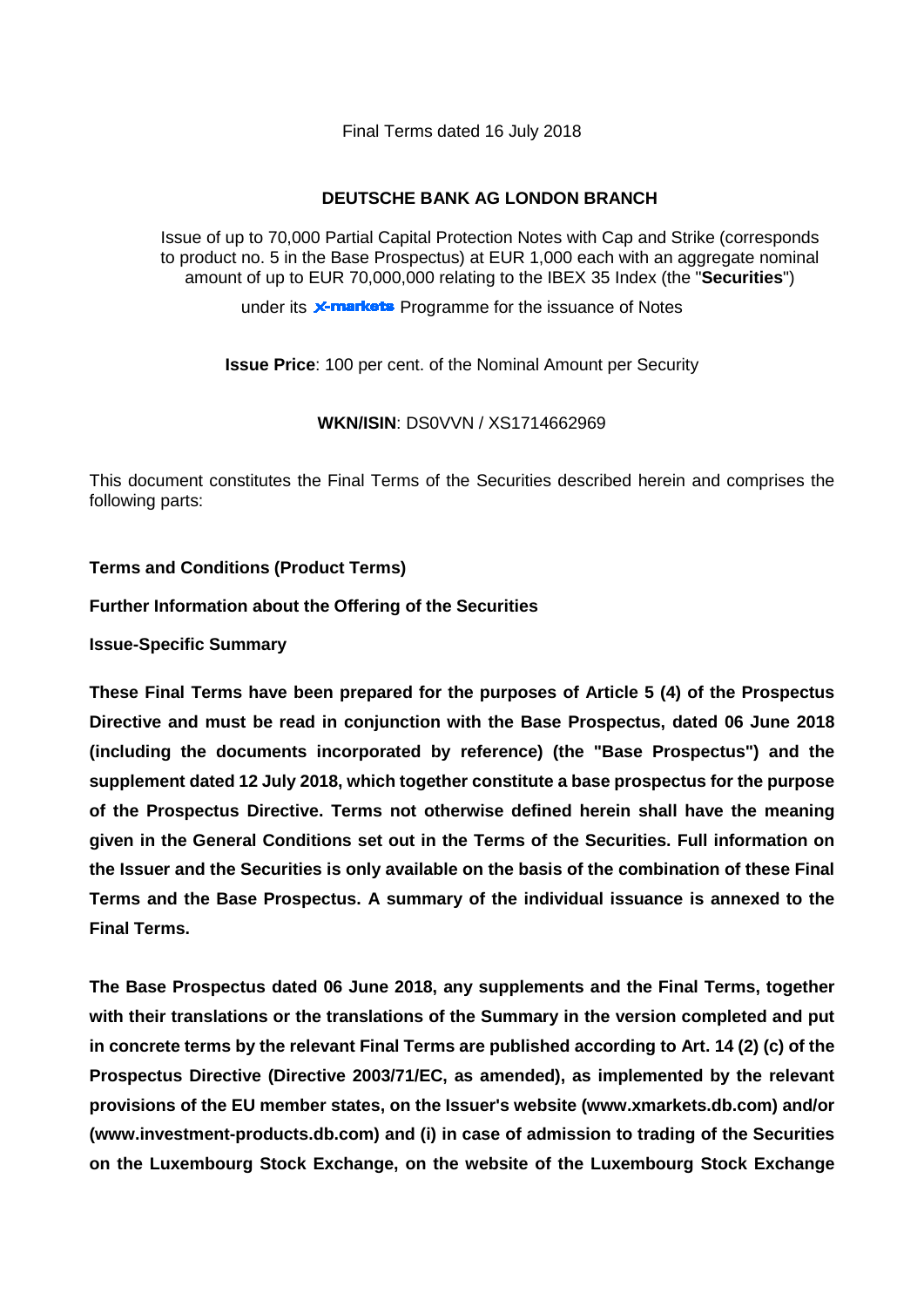**(www.bourse.lu), (ii) in case of admission to trading of the Securities on the Borsa Italiana, on the website of Borsa Italiana (www.borsaitaliana.it), (iii) in case of admission to trading of the Securities on the Euronext Lisbon regulated market or in case of a public offering of the Securities in Portugal, on the website of the Portuguese Securities Market Commission (Comissão do Mercado de Valores Mobiliários) (www.cmvm.pt), (iv) in case of admission to trading of the Securities on a Spanish stock exchange or AIAF, on the website of the Spanish Securities Market Commission (Comisión Nacional del Mercado de Valores) [\(www.cnmv.es\)](http://www.cnmv.es/).**

**In addition, the Base Prospectus dated 6 June 2018 shall be available free of charge at the registered office of the Issuer, Deutsche Bank AG , Mainzer Landstrasse 11-17, 60329 Frankfurt am Main, its London Branch, at Winchester House, 1 Great Winchester Street, London EC2N 2DB, its Milan branch, Via Filippo Turati 27, 20121 Milan, Italy, its Portuguese branch, Rua Castilho, 20, 1250-069 Lisbon, Portugal, its Spanish branch, Paseo De La Castellana, 18, 28046 Madrid, Spain and its Zurich Branch, Uraniastrasse 9, PF 3604, CH-8021 Zurich, Switzerland (where it can also be ordered by telephone +41 44 227 3781 or fax +41 44 227 3084).**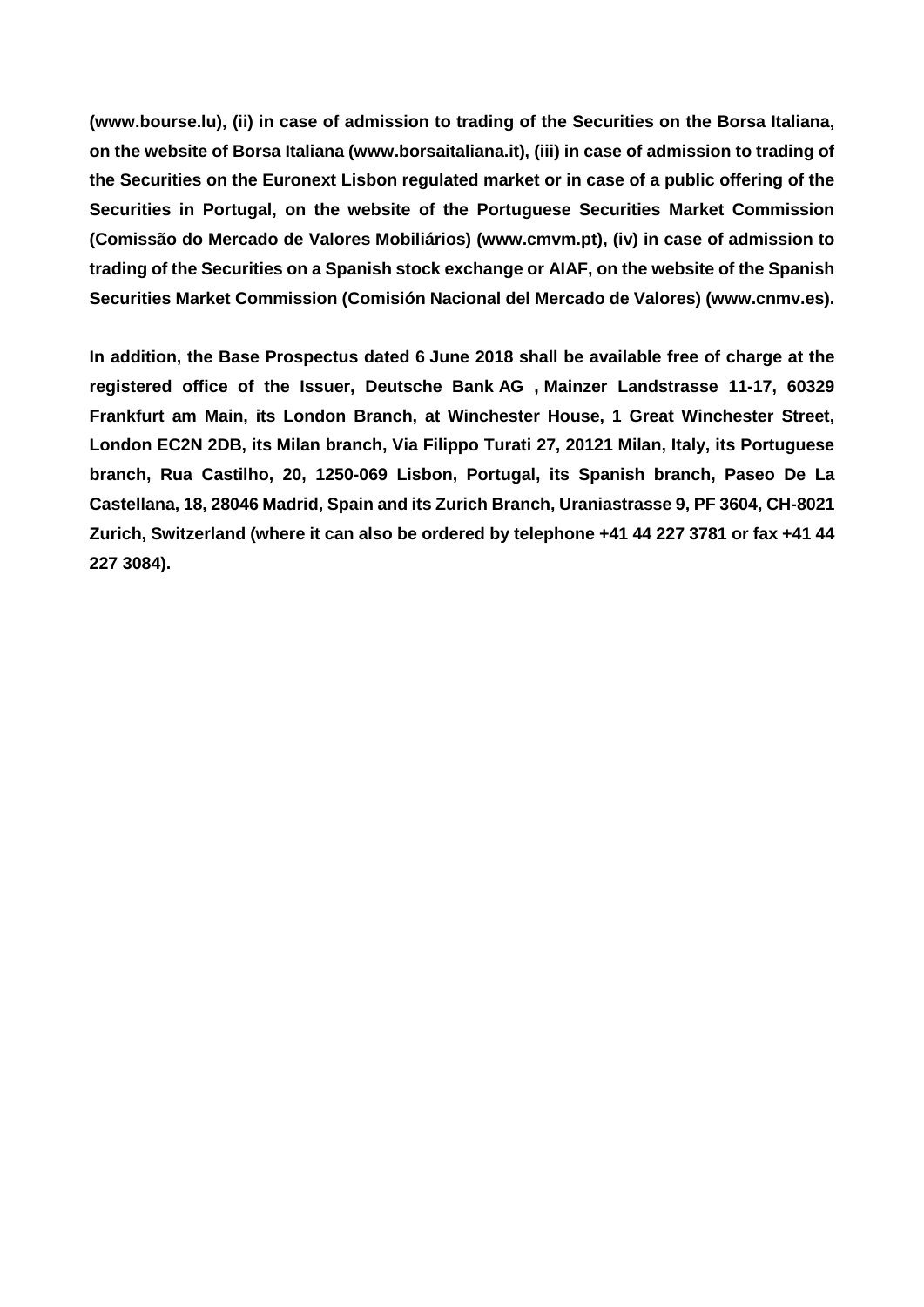## **Terms and Conditions**

The following "**Product Terms**" of the Securities shall, for the relevant series of Securities, complete and put in concrete terms the General Conditions for the purposes of such series of Securities. The Product Terms and General Conditions together constitute the "**Terms and Conditions**" of the relevant Securities.

In the event of any inconsistency between these Product Terms and the General Conditions, these Product Terms shall prevail for the purposes of the Securities.

## **General Information**

| <b>Security Type</b>               | Note /                                                                                                |
|------------------------------------|-------------------------------------------------------------------------------------------------------|
|                                    | Partial Capital Protection Notes with Cap and Strike                                                  |
| <b>ISIN</b>                        | XS1714662969                                                                                          |
| <b>WKN</b>                         | <b>DS0VVN</b>                                                                                         |
| Common Code                        | 171466296                                                                                             |
| <b>Issuer</b>                      | Deutsche Bank AG, London Branch                                                                       |
| Number of the<br><b>Securities</b> | up to 70,000 Securities at EUR 1,000 each with an aggregate nominal<br>amount of up to EUR 70,000,000 |
| <b>Issue Price</b>                 | 100 per cent. of the Nominal Amount per Security                                                      |
|                                    |                                                                                                       |
| <b>Underlying</b>                  |                                                                                                       |
| Underlying                         | Type: Index                                                                                           |
|                                    | Name: IBEX 35 Index                                                                                   |
|                                    | Sponsor or issuer: Bolsa de Madrid                                                                    |
|                                    | Bloomberg page: IBEX <index></index>                                                                  |
|                                    | <b>Reuters RIC: .IBEX</b>                                                                             |
|                                    | Reference Source: as defined in §5(5)(i) of the General Conditions                                    |
|                                    | Multi-Exchange Index: applicable                                                                      |
|                                    | Related Exchange: as defined in the General Conditions §5(5)(j)                                       |
|                                    | ISIN: ES0SI0000005                                                                                    |
|                                    |                                                                                                       |

## **Product Details**

Settlement Cash Settlement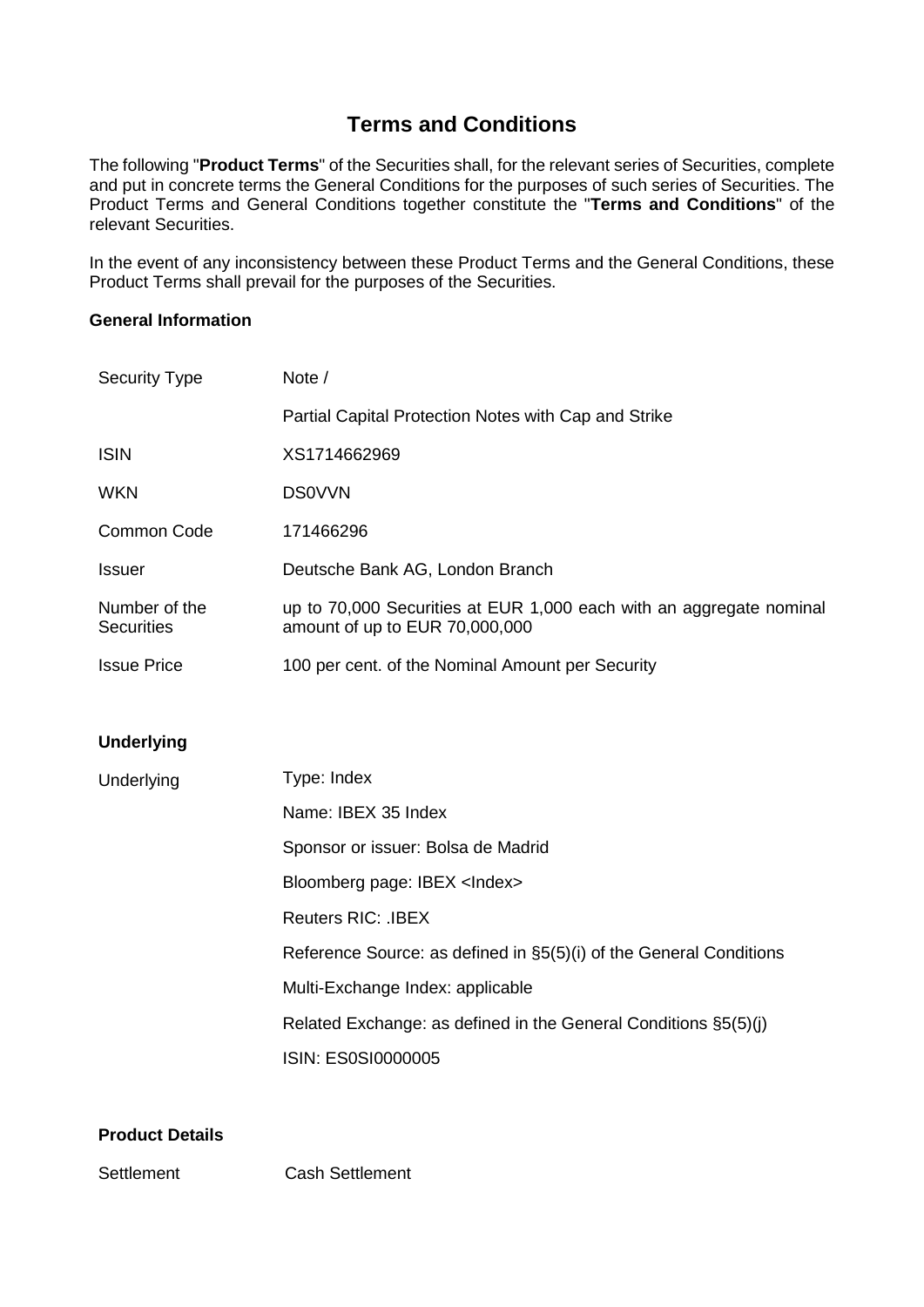| <b>Settlement Currency</b>                         | Euro (" <b>EUR</b> ")              |                                                                                                                                                                                                                                                                                      |  |  |
|----------------------------------------------------|------------------------------------|--------------------------------------------------------------------------------------------------------------------------------------------------------------------------------------------------------------------------------------------------------------------------------------|--|--|
| <b>Cash Amount</b>                                 | (a)                                | if the Final Reference Level is less than the Strike, the Partial<br><b>Capital Protection Amount;</b>                                                                                                                                                                               |  |  |
|                                                    | (b)                                | if the Final Reference Level is greater than or equal to the Strike,<br>but below the Cap, an amount equal to the sum of (i) the Nominal<br>Amount and (ii) the product of the Nominal Amount and the<br>difference of $(x)$ and $(y)$ where                                         |  |  |
|                                                    |                                    | (x) is the quotient of:                                                                                                                                                                                                                                                              |  |  |
|                                                    |                                    | (A)<br>the Final Reference Level (as numerator) and                                                                                                                                                                                                                                  |  |  |
|                                                    |                                    | (B)<br>the Initial Reference Level (as denominator)                                                                                                                                                                                                                                  |  |  |
|                                                    |                                    | and                                                                                                                                                                                                                                                                                  |  |  |
|                                                    |                                    | $(y)$ is 1;                                                                                                                                                                                                                                                                          |  |  |
|                                                    | (C)                                | if the Final Reference Level is equal to or greater than the Cap,<br>the Maximum Amount.                                                                                                                                                                                             |  |  |
| <b>Partial Capital</b><br><b>Protection Amount</b> | 95 per cent. of the Nominal Amount |                                                                                                                                                                                                                                                                                      |  |  |
| <b>Nominal Amount</b>                              | EUR 1,000 per Security             |                                                                                                                                                                                                                                                                                      |  |  |
| <b>Maximum Amount</b>                              |                                    |                                                                                                                                                                                                                                                                                      |  |  |
|                                                    |                                    | EUR 1,300 per Security                                                                                                                                                                                                                                                               |  |  |
| <b>Initial Reference</b><br>Level                  |                                    | The Reference Level on the Initial Valuation Date                                                                                                                                                                                                                                    |  |  |
| <b>Final Reference Level</b>                       |                                    | The Reference Level on the Valuation Date                                                                                                                                                                                                                                            |  |  |
| Reference Level                                    |                                    | In respect of any relevant day an amount (which shall be deemed to be<br>a monetary value in the Settlement Currency) equal to the Relevant<br>Reference Level Value on such day quoted by or published on the<br>Reference Source as specified in the information on the Underlying |  |  |
| <b>Relevant Reference</b><br>Level Value           |                                    | The official closing level of the Underlying on the Reference Source                                                                                                                                                                                                                 |  |  |
| <b>Strike</b>                                      |                                    | 95 per cent. of the Initial Reference Level                                                                                                                                                                                                                                          |  |  |
| Cap                                                |                                    | 130 per cent. of the Initial Reference Level                                                                                                                                                                                                                                         |  |  |
| <b>Relevant Dates</b>                              |                                    |                                                                                                                                                                                                                                                                                      |  |  |
|                                                    |                                    |                                                                                                                                                                                                                                                                                      |  |  |

Issue Date 28 September 2018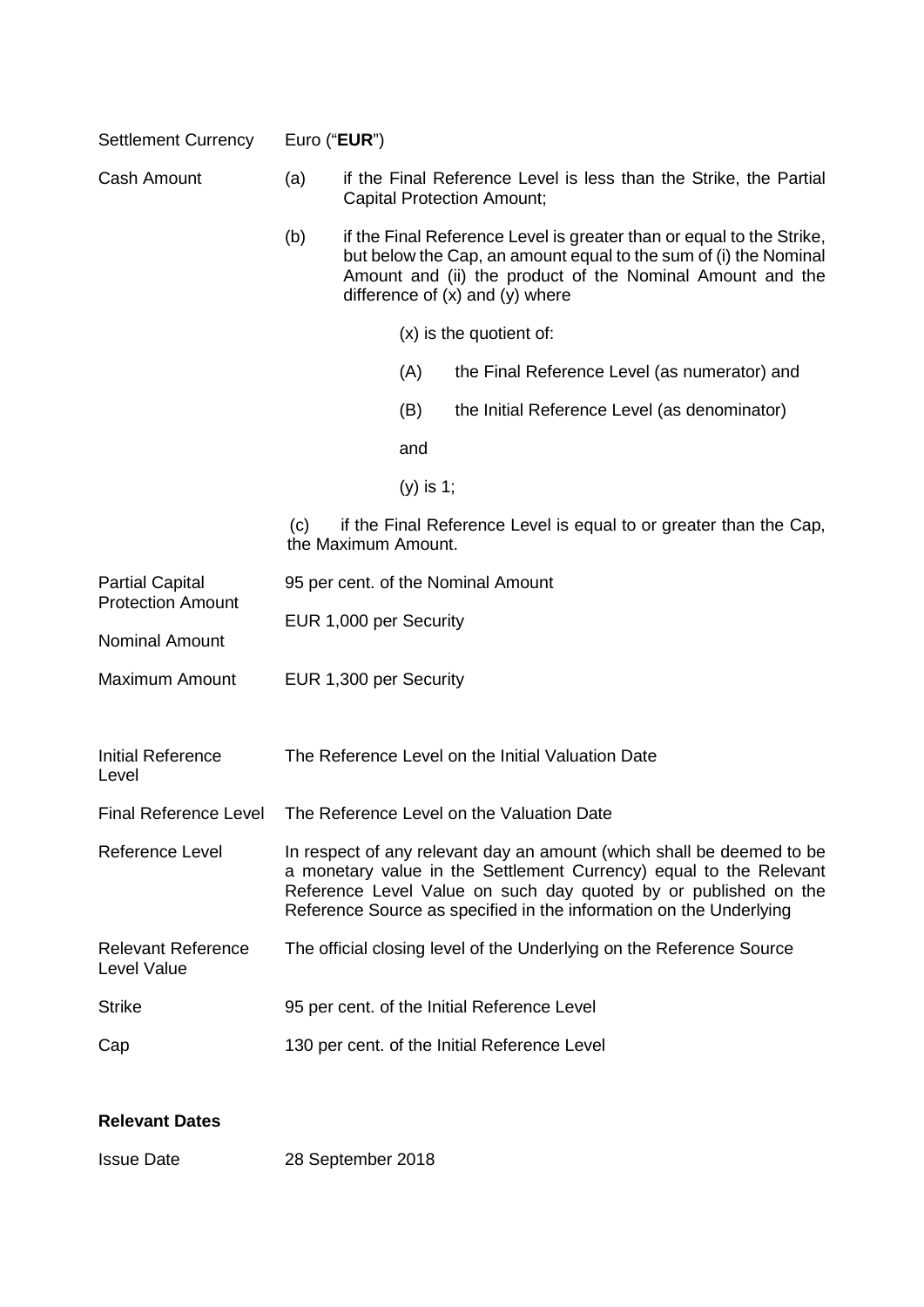| Value Date                    | 28 September 2018                                                                |  |  |  |  |
|-------------------------------|----------------------------------------------------------------------------------|--|--|--|--|
| <b>Valuation Date</b>         | 28 September 2023                                                                |  |  |  |  |
| <b>Initial Valuation Date</b> | 28 September 2018                                                                |  |  |  |  |
| <b>Settlement Date</b>        | The third Business Day following the Valuation Date, probably 03<br>October 2023 |  |  |  |  |

## **Further Information**

| <b>Business Day</b>              | A day on which the Trans-European Automated Real-time Gross<br>Settlement Express Transfer (TARGET2) system is open, and on which<br>commercial banks and foreign exchange markets settle payments in the<br>Business Day Location(s) specified in the Product Terms and on which<br>each relevant Clearing Agent settles payments. Saturday and Sunday<br>are not considered Business Days. |
|----------------------------------|----------------------------------------------------------------------------------------------------------------------------------------------------------------------------------------------------------------------------------------------------------------------------------------------------------------------------------------------------------------------------------------------|
| <b>Business Day</b><br>Locations | London                                                                                                                                                                                                                                                                                                                                                                                       |
| <b>Clearing Agent</b>            | Euroclear Bank S.A./N.V., 1 boulevard Albert II, 1210 Bruxelles, Belgium                                                                                                                                                                                                                                                                                                                     |
|                                  | Clearstream Banking Luxembourg S.A., 42 avenue John F. Kennedy, L-<br>1855 Luxembourg                                                                                                                                                                                                                                                                                                        |
| Form of Securities               | Global Security in bearer form                                                                                                                                                                                                                                                                                                                                                               |
| Governing Law                    | English law                                                                                                                                                                                                                                                                                                                                                                                  |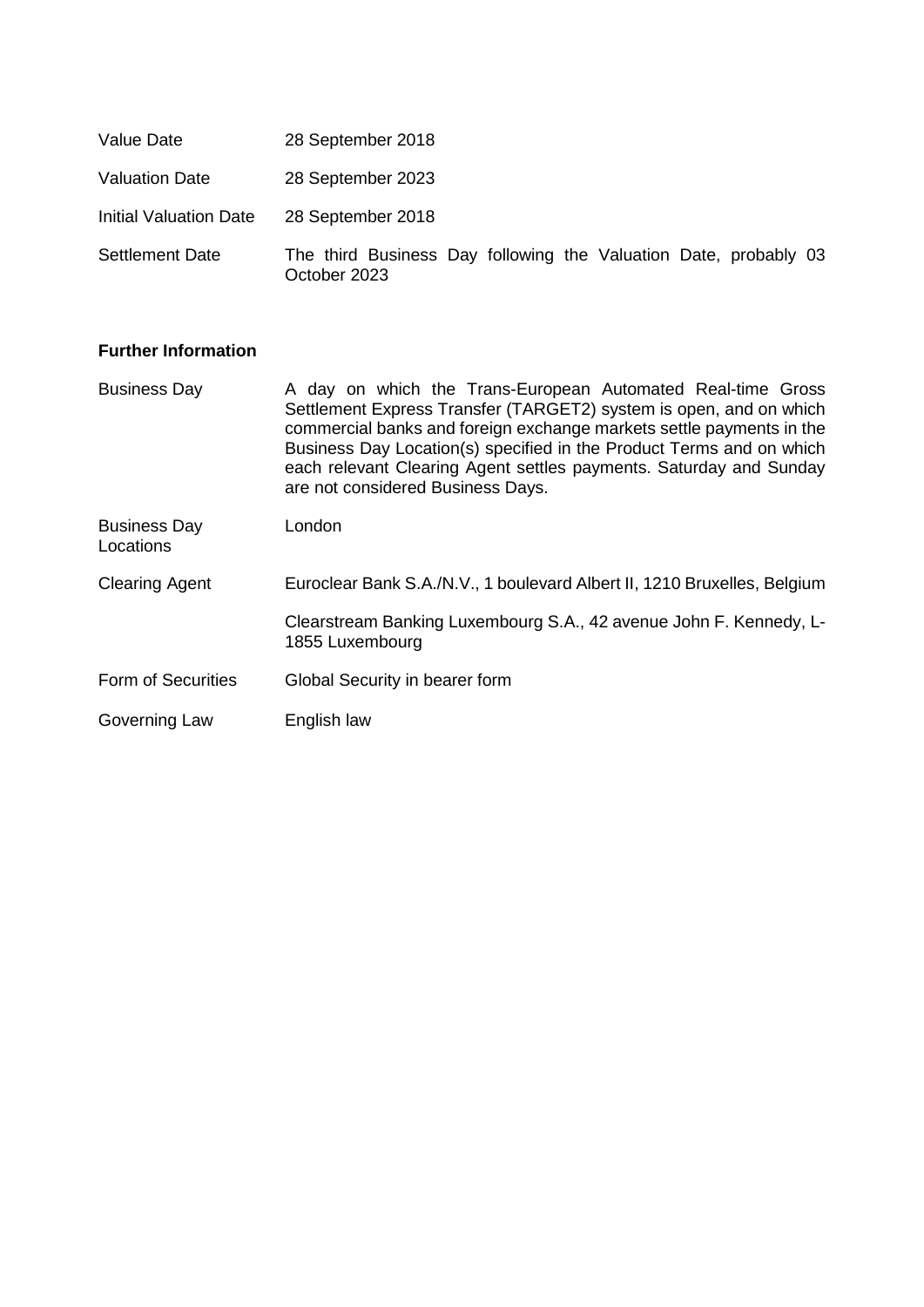# **Further Information about the Offering of the Securities**

## **LISTING AND TRADING**

| Listing and Trading                                                                                                 | Application will be made to list the Securities<br>on the Official List of the Luxembourg Stock<br>Exchange and to trade them on the<br>Regulated Market of the Luxembourg Stock<br>Exchange, which is a regulated market for<br>the purposes of Directive 2014/65/EU (as<br>amended). |
|---------------------------------------------------------------------------------------------------------------------|----------------------------------------------------------------------------------------------------------------------------------------------------------------------------------------------------------------------------------------------------------------------------------------|
| <b>Minimum Trade Size</b>                                                                                           | EUR 1,000 (one Security)                                                                                                                                                                                                                                                               |
| Estimate of total expenses related to<br>admission to trading                                                       | EUR 3,525                                                                                                                                                                                                                                                                              |
| <b>OFFERING OF SECURITIES</b><br>Investor minimum subscription amount                                               | 1 Security                                                                                                                                                                                                                                                                             |
| Investor maximum subscription amount                                                                                | Not Applicable                                                                                                                                                                                                                                                                         |
| <b>The Subscription Period</b>                                                                                      | Applications to subscribe for the Securities<br>may be made over the distribution agent from<br>16 July 2018 (inclusively) until 27 September<br>2018 (inclusively).                                                                                                                   |
|                                                                                                                     | The Issuer reserves the right for any reason<br>to reduce the number of Securities offered.                                                                                                                                                                                            |
| Cancellation of the Issuance of the Securities                                                                      | The Issuer reserves the right for any reason<br>to cancel the issuance of the Securities.                                                                                                                                                                                              |
| Early Closing of the Subscription Period of the<br><b>Securities</b>                                                | The Issuer reserves the right for any reason<br>to close the Subscription Period early.                                                                                                                                                                                                |
| Conditions to which the offer is subject:                                                                           | Offers of the Securities are conditional on<br>their issue                                                                                                                                                                                                                             |
| Description of the application process:                                                                             | Applications to purchase Securities will be<br>made through local branches of Deutsche<br>Bank S.A.E. of Paseo De La Castellana, 18,<br>28046 Madrid, Spain                                                                                                                            |
| Description of possibility to reduce<br>subscriptions and manner for refunding<br>excess amount paid by applicants: | Not applicable                                                                                                                                                                                                                                                                         |
| Details of the method and time limits for<br>paying up and delivering the Securities:                               | Investors will be notified by the Issuer or the<br>relevant financial intermediary of their<br>allocations of Securities and the settlement<br>arrangements in respect thereof.                                                                                                        |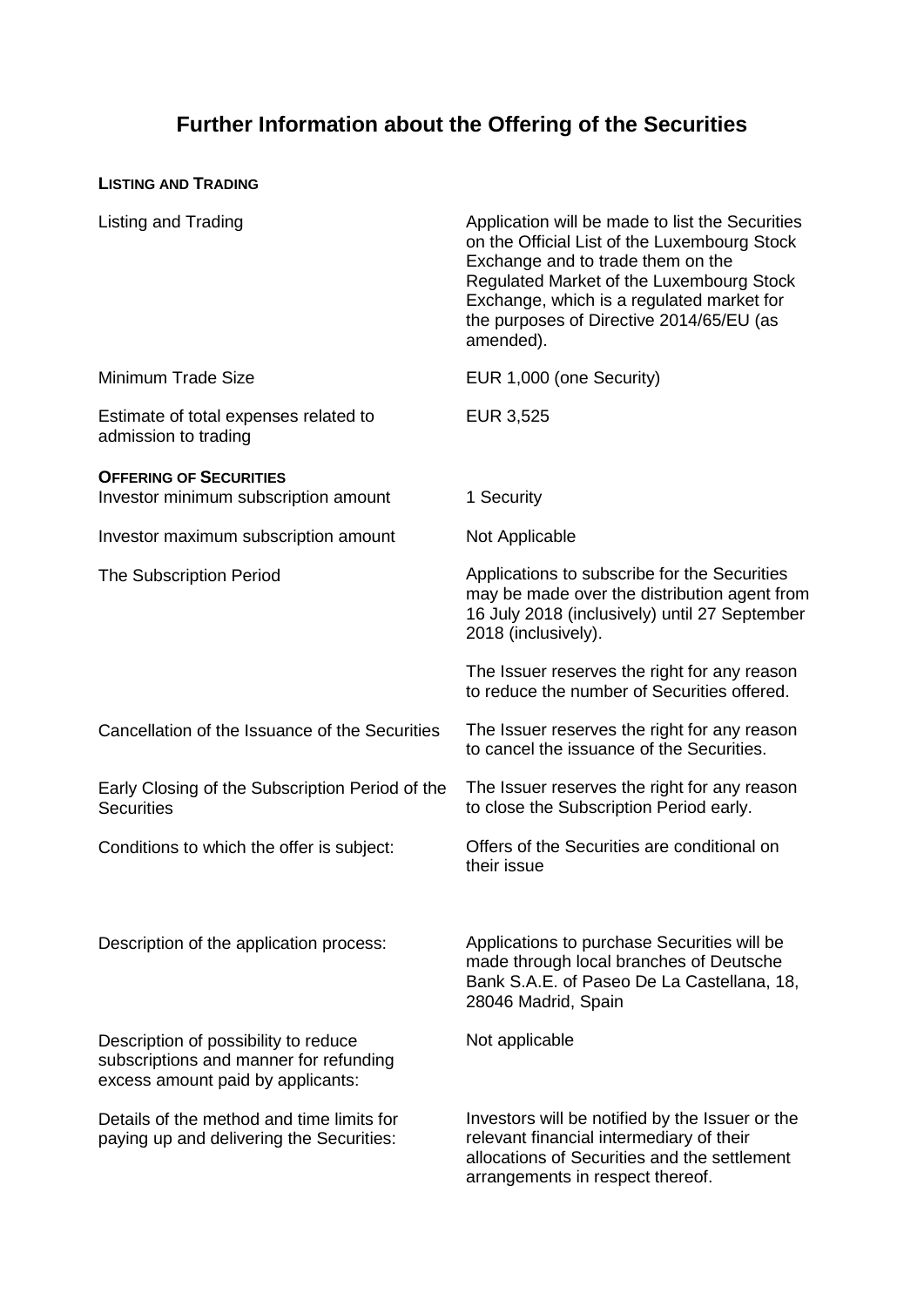Manner in and date on which results of the offer are to be made public:

Procedure for exercise of any right of preemption, negotiability of subscription rights and treatment of subscription rights not exercised:

Categories of potential investors to which the Securities are offered and whether tranche(s) have been reserved for certain countries:

Process for notification to applicants of the amount allotted and the indication whether dealing may begin before notification is made:

Amount of any expenses and taxes specifically charged to the subscriber or purchaser:

Name(s) and address(es), to the extent known to the Issuer, of the placers in the various countries where the offer takes place.

The Securities will be issued on the Issue Date and the Securities will be delivered on the Value Date against payment to the Issuer of the net subscription price.

The results of the offer are available free of charge from the third business day after the Issue Date in the branches of the relevant Paying Agent. The results of the offer will be filed with the Spanish Securities Market Commission (Comisión Nacional del Mercado de Valores) (the "**CNMV**") and will be published on the website of the Luxembourg Stock Exchange (www.bourse.lu) and the CNMV (www.cnmv.es)

Not applicable

Non-qualified investors.

The Offer may be made in the Kingdom of Spain to any person which complies with all other requirements for investment as set out in the Base Prospectus or otherwise determined by the Issuer and/or the relevant financial intermediaries. In other EEA countries, offers will only be made pursuant to an exemption under the Prospectus Directive as implemented in such jurisdictions.

Not Applicable

Save for the Issue Price, which includes the commissions payable to the Distributors, details of which are set out in the section below entitled "Fees", the Issuer is not aware of any expenses and taxes specifically charged to the subscriber or purchaser

Local branches of Deutsche Bank S.A.E. of Paseo De La Castellana, 18, 28046 Madrid, Spain (the "**Distributor**" and together with any other entities appointed as a distributor in respect of the Securities during the Subscription Period, the "**Distributors**")

Consent to use of Prospectus: The Issuer consents to the use of the Prospectus by the following financial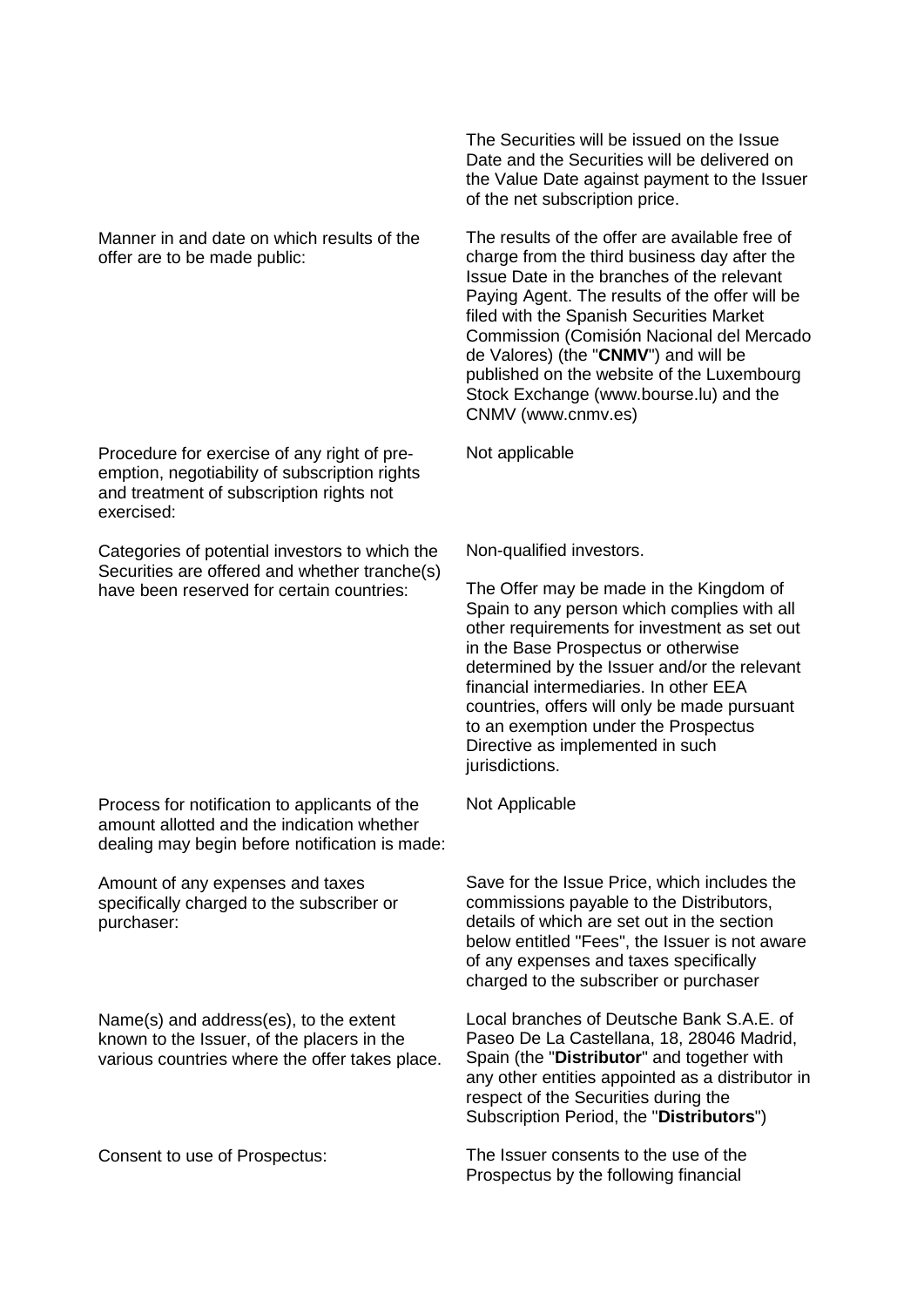|                                                                               | intermediaries (individual consent): all local<br>branches of Deutsche Bank S.A.E. of Paseo<br>De La Castellana, 18, 28046 Madrid, Spain                                                                                                                                                                                                     |
|-------------------------------------------------------------------------------|----------------------------------------------------------------------------------------------------------------------------------------------------------------------------------------------------------------------------------------------------------------------------------------------------------------------------------------------|
|                                                                               | Individual consent to the later resale and final<br>placement of the Securities by the financial<br>intermediaries is given in relation to Spain.                                                                                                                                                                                            |
|                                                                               | The subsequent resale or final placement of<br>Securities by financial intermediaries can be<br>made during the period from 16 July 2018<br>(inclusively) until 27 September 2018<br>(inclusively) and as long as this Prospectus is<br>valid in accordance with Article 9 of the<br>Prospectus Directive during the Subscription<br>Period. |
| <b>FEES</b>                                                                   |                                                                                                                                                                                                                                                                                                                                              |
| Fees paid by the Issuer to the distributor                                    |                                                                                                                                                                                                                                                                                                                                              |
| <b>Trailer Fee</b>                                                            | Not applicable                                                                                                                                                                                                                                                                                                                               |
| <b>Placement Fee</b>                                                          | Up to 4.50 per cent. of the Issue Price                                                                                                                                                                                                                                                                                                      |
| Fees charged by the Issuer on the Securityholders<br>post issuance            | Not applicable                                                                                                                                                                                                                                                                                                                               |
| <b>SECURITY RATINGS</b>                                                       |                                                                                                                                                                                                                                                                                                                                              |
| Rating                                                                        | The Securities have not been rated.                                                                                                                                                                                                                                                                                                          |
| <b>INTERESTS OF NATURAL AND LEGAL PERSONS</b><br><b>INVOLVED IN THE ISSUE</b> |                                                                                                                                                                                                                                                                                                                                              |
| Interests of Natural and Legal Persons<br>involved in the Issue               | Save for the Distributors regarding the fees<br>as set out under "Fees" above, so far as the<br>Issuer is aware, no person involved in the<br>issue of the Securities has an interest<br>material to the offer.                                                                                                                              |
| <b>RANKING OF THE SECURITIES</b>                                              |                                                                                                                                                                                                                                                                                                                                              |
| Ranking of the Securities                                                     | The Issuer believes that the Securities fall within<br>the scope of Sec 46f (7) of the German Banking                                                                                                                                                                                                                                        |

the scope of Sec 46f (7) of the German Banking Act (Kreditwesengesetz, "KWG") and constitute Preferred Senior Obligations as described in chapter "III. General Information on the Programme" section "C. General Description of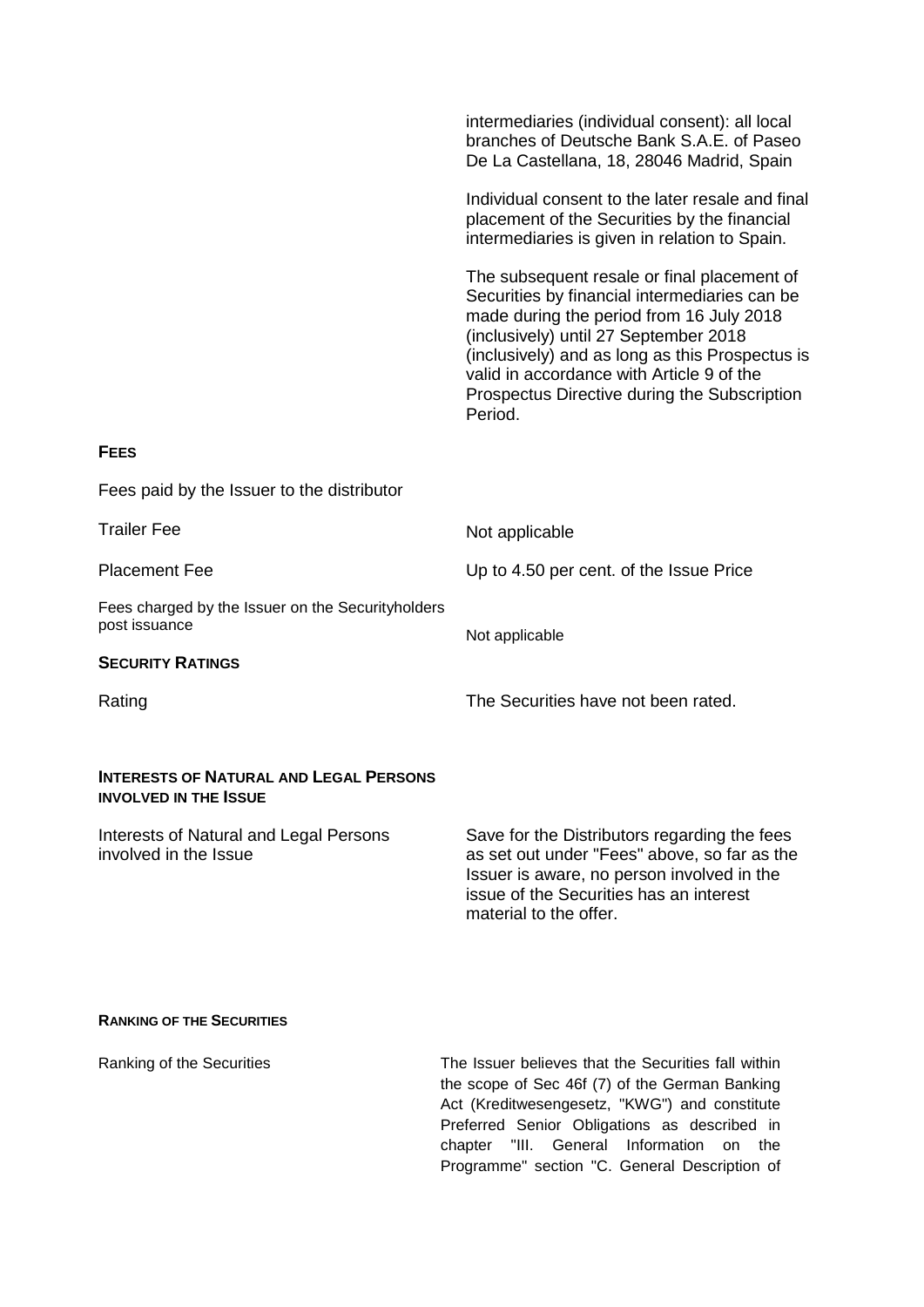the Programme" under "Ranking of the Securities" in the Base Prospectus. However, investors should note that in a German insolvency proceeding or in the event of the imposition of resolution measures with respect to the Issuer, the competent resolution authority or court would determine whether unsecured and unsubordinated Securities issued under the Programme qualify as Preferred Senior Obligations or as Non-Preferred Senior Obligations.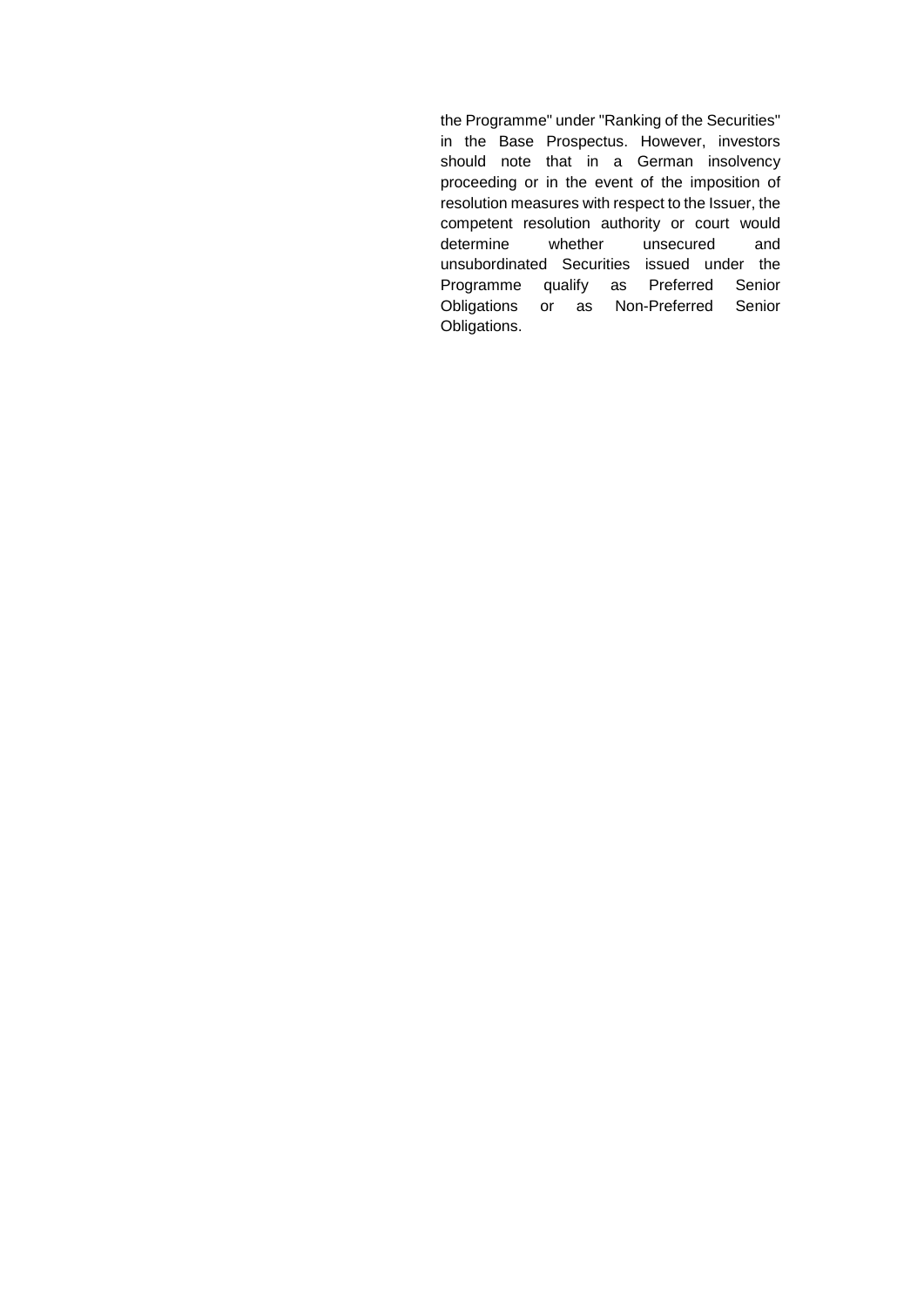### **INFORMATION RELATING TO THE UNDERLYING**

Information on the Underlying, on the past and future performance of the Underlying and its volatility can be obtained on the Bloomberg or Reuters page as provided for each security or item composing the Underlying.

The sponsor of the index composing the Underlying (as specified below) also maintains an Internet Site at the following address where further information may be available in respect of the Underlying (including a description of the essential characteristics of the index, comprising, as applicable, the type of index, the method and formulas of calculation, a description of the individual selection process of the index components and the adjustment rules).

| <b>Index Sponsor</b> | Internet Site of Index Sponsor |
|----------------------|--------------------------------|
| IBEX 35 Index        | www.bolsamadrid.es             |

## **Index Disclaimer:**

## **IBEX 35 Index (the "Index")**

The product is not sponsored, endorsed, sold, or promoted by the Index or Bolsa de Madrid (the "Index Sponsor") and no Index Sponsor makes any representation whatsoever, whether express or implied, either as to the results to be obtained from the use of the Index and/or the levels at which the Index stands at any particular time on any particular date or otherwise. No Index or Index Sponsor shall be liable (whether in negligence or otherwise) to any person for any error in the Index and the Index Sponsor is under no obligation to advise any person of any error therein. No Index Sponsor is making any representation whatsoever, whether express or implied, as to the advisability of purchasing or assuming any risk in connection with the product.

### **Further Information Published by the Issuer**

The Issuer does not intend to provide any further information on the Underlying.

### **COUNTRY SPECIFIC INFORMATION:**

**Spain Spain Spain Spain Spain Spain Spain Spain Spain Spain Spain Spain Spain Spain Spain Spain Spain Spain Spain Spain Spain Spain Spain Spain Spain Spain Spain Spain** which complies with all other requirements for investment as set out in the Base Prospectus or otherwise determined by the Issuer and/or the relevant financial intermediaries. In other EEA countries, offers will only be made pursuant to an exemption under the Prospectus Directive as implemented in such jurisdictions.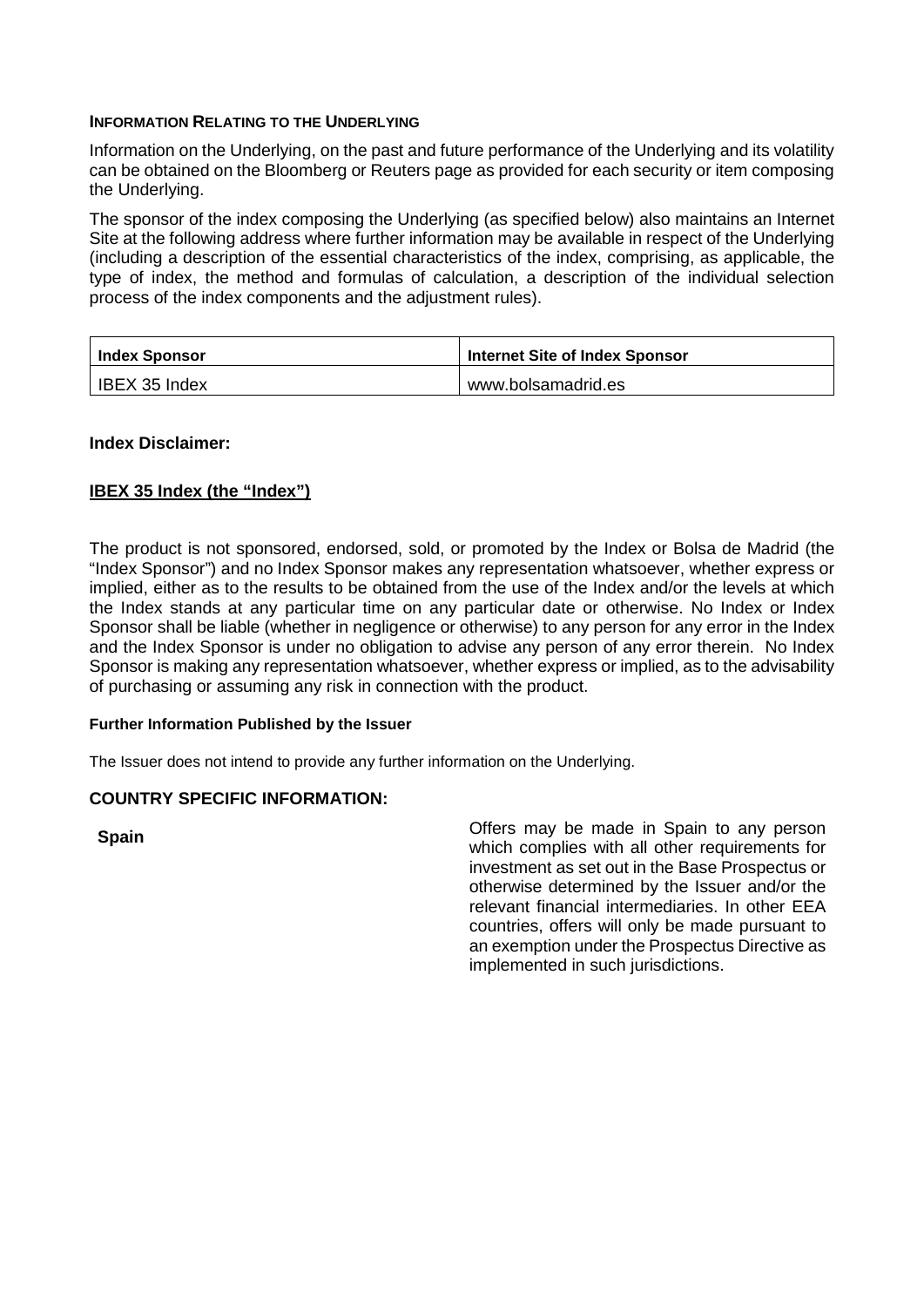# **Annex to the Final Terms Issue-Specific Summary**

*Summaries are made up of disclosure requirements, known as "Elements". These elements are numbered in Sections A – E (A.1 – E.7).*

*This Summary contains all the Elements required to be included in a summary for this type of securities and Issuer. Because some Elements are not required to be addressed, there may be gaps in the numbering sequence of the Elements.*

*Even though an Element may be required to be inserted in the summary because of the type of securities and Issuer, it is possible that no relevant information can be given regarding the Element. In this case a short description of the Element is included in the summary with the mention of 'not applicable'.*

| <b>Element</b> | Section A – Introduction and warnings |                                                                                                                                                                                                                                                                                                                                                                                                                                                                            |  |  |  |
|----------------|---------------------------------------|----------------------------------------------------------------------------------------------------------------------------------------------------------------------------------------------------------------------------------------------------------------------------------------------------------------------------------------------------------------------------------------------------------------------------------------------------------------------------|--|--|--|
| A.1            | Warning                               | <b>Warning that</b>                                                                                                                                                                                                                                                                                                                                                                                                                                                        |  |  |  |
|                |                                       | the Summary should be read as an introduction to the Prospectus,                                                                                                                                                                                                                                                                                                                                                                                                           |  |  |  |
|                |                                       | any decision to invest in the Securities should be based on consideration of the<br>٠<br>Prospectus as a whole by the investor,                                                                                                                                                                                                                                                                                                                                            |  |  |  |
|                |                                       | where a claim relating to the information contained in the Prospectus is brought before<br>$\bullet$<br>a court, the plaintiff investor might, under the national legislation of the Member States,<br>have to bear the costs of translating the Prospectus, before the legal proceedings are<br>initiated; and                                                                                                                                                            |  |  |  |
|                |                                       | in its function as the Issuer responsible for the Summary and any translation thereof as<br>$\bullet$<br>well as the dissemination of the Summary and any translation thereof, Deutsche Bank<br>Aktiengesellschaft may be held liable but only if the Summary is misleading, inaccurate<br>or inconsistent when read together with the other parts of the Prospectus or it does not<br>provide key information, when read together with the other parts of the Prospectus. |  |  |  |
| A.2            | Consent to use of<br>base prospectus  | The Issuer consents to the use of the Prospectus for a later resale or final placement of<br>the Securities by the following financial intermediaries (individual consent): all local<br>branches of Deutsche Bank S.A.E., domiciled at Paseo De La Castellana, 18, 28046<br>Madrid, Spain.                                                                                                                                                                                |  |  |  |
|                |                                       | The subsequent resale or final placement of Securities by financial intermediaries can<br>$\bullet$<br>be made during the period from 16 July 2018 (inclusively) until 27 September 2018<br>(inclusively) and as long as this Prospectus is valid in accordance with Article 9 of the<br>Prospectus Directive during the Subscription Period.                                                                                                                              |  |  |  |
|                |                                       | This consent is not subject to any conditions.<br>٠                                                                                                                                                                                                                                                                                                                                                                                                                        |  |  |  |
|                |                                       | In case of an offer being made by a financial intermediary, this financial<br>٠<br>intermediary will provide information to investors on the terms and conditions of<br>the offer at the time the offer is made.                                                                                                                                                                                                                                                           |  |  |  |

| Elemen     | <b>Section B - Issuer</b>                                                                |                                                                                                                                                                                                                                                                                                                                                                                                                                                                                          |  |  |  |
|------------|------------------------------------------------------------------------------------------|------------------------------------------------------------------------------------------------------------------------------------------------------------------------------------------------------------------------------------------------------------------------------------------------------------------------------------------------------------------------------------------------------------------------------------------------------------------------------------------|--|--|--|
| B.1        | Legal and commercial<br>name of the issuer                                               | The legal and commercial name of the Issuer is Deutsche Bank Aktiengesellschaft ("Deutsche<br>Bank" or "Bank").                                                                                                                                                                                                                                                                                                                                                                          |  |  |  |
| B.2        | Domicile,<br>legal form,<br>legislation and country<br>of incorporation of the<br>issuer | Deutsche Bank is a stock corporation (Aktiengesellschaft) under German law. The Bank has its<br>registered office in Frankfurt am Main, Germany. It maintains its head office at<br>Taunusanlage 12, 60325 Frankfurt am Main, Germany (telephone +49-69-910-00).                                                                                                                                                                                                                         |  |  |  |
|            |                                                                                          | Deutsche Bank AG, acting through its London branch ("Deutsche Bank AG, London Branch")<br>is domiciled at Winchester House, 1 Great Winchester Street, London EC2N 2DB, United<br>Kingdom.                                                                                                                                                                                                                                                                                               |  |  |  |
| B.4b       | Trends                                                                                   | With the exception of the effects of the macroeconomic conditions and market environment,<br>litigation risks associated with the financial markets crisis as well as the effects of legislation<br>and regulations applicable to financial institutions in Germany and the European Union, there<br>are no known trends, uncertainties, demands, commitments or events that are reasonably likely<br>to have a material effect on the Issuer's prospects in its current financial year. |  |  |  |
| B.5        | Description<br>οf<br>the<br>Group and the issuer's<br>position<br>within<br>the<br>Group | Deutsche Bank is the parent company and the most material entity of Deutsche Bank Group, a<br>group consisting of banks, capital market companies, fund management companies, property<br>finance companies, instalment financing companies, research and consultancy companies and<br>other domestic and foreign companies (the "Deutsche Bank Group").                                                                                                                                 |  |  |  |
| <b>B.9</b> | Profit<br>forecast<br>or<br>estimate                                                     | Not applicable. No profit forecast or estimate is made.                                                                                                                                                                                                                                                                                                                                                                                                                                  |  |  |  |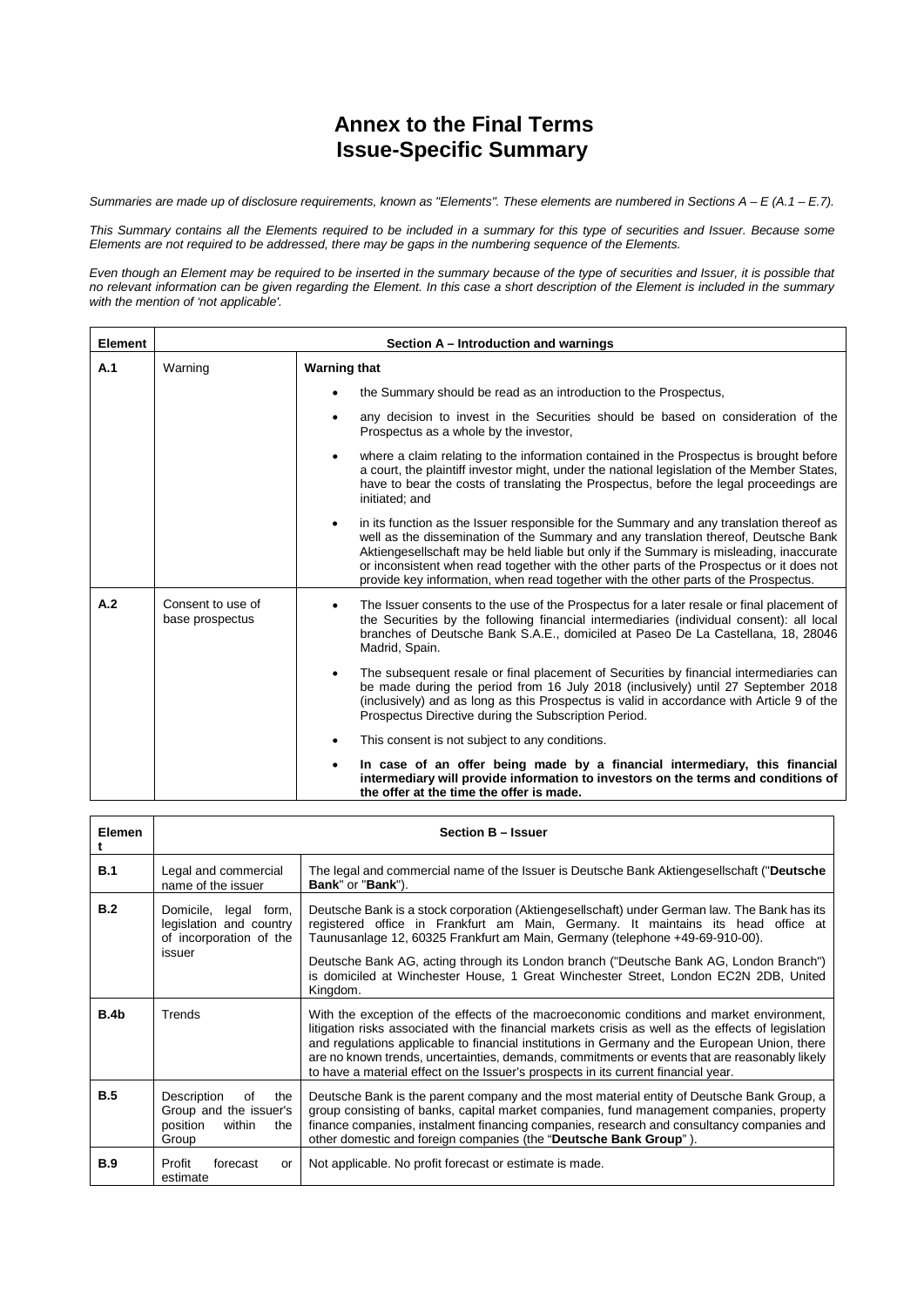| <b>B.10</b> | Qualifications<br>in the<br>audit report<br>on the<br>financial<br>historical<br>information                                                                                                                                                 | Not applicable; there are no qualifications in the audit report on the historical financial<br>information.                                                                                                                                                                                                                                                                      |                                           |                                          |                                                                                      |                                                                                                                                                                                                                                                                   |
|-------------|----------------------------------------------------------------------------------------------------------------------------------------------------------------------------------------------------------------------------------------------|----------------------------------------------------------------------------------------------------------------------------------------------------------------------------------------------------------------------------------------------------------------------------------------------------------------------------------------------------------------------------------|-------------------------------------------|------------------------------------------|--------------------------------------------------------------------------------------|-------------------------------------------------------------------------------------------------------------------------------------------------------------------------------------------------------------------------------------------------------------------|
| <b>B.12</b> | Selected historical key<br>financial information                                                                                                                                                                                             | The following table shows an overview from the balance sheet of Deutsche Bank AG which has<br>been extracted from the respective audited consolidated financial statements prepared in<br>accordance with IFRS as of 31 December 2016 and 31 December 2017, as well as from the<br>unaudited consolidated interim financial statements as of 31 March 2017 and of 31 March 2018. |                                           |                                          |                                                                                      |                                                                                                                                                                                                                                                                   |
|             |                                                                                                                                                                                                                                              |                                                                                                                                                                                                                                                                                                                                                                                  | 31 December<br>2016<br>(IFRS,<br>audited) | 31 March<br>2017<br>(IFRS,<br>unaudited) | 31 December<br>2017<br>(IFRS, audited)                                               | 31 March 2018<br>(IFRS,<br>unaudited)                                                                                                                                                                                                                             |
|             |                                                                                                                                                                                                                                              | Share capital<br>(in EUR)                                                                                                                                                                                                                                                                                                                                                        | 3,530,939,215<br>.36                      | 3,530,939,215<br>.36                     | 5,290,939,215.3<br>6                                                                 | 5,290,939,215.<br>$36*$                                                                                                                                                                                                                                           |
|             |                                                                                                                                                                                                                                              | Number of<br>ordinary<br>shares                                                                                                                                                                                                                                                                                                                                                  | 1,379,273,131                             | 1,379,273,131                            | 2,066,773,131                                                                        | 2,066,773,131*                                                                                                                                                                                                                                                    |
|             |                                                                                                                                                                                                                                              | Total assets<br>(in million<br>Euro)                                                                                                                                                                                                                                                                                                                                             | 1,590,546                                 | 1,564,756                                | 1,474,732                                                                            | 1,477,735                                                                                                                                                                                                                                                         |
|             |                                                                                                                                                                                                                                              | Total<br>liabilities (in<br>million Euro)                                                                                                                                                                                                                                                                                                                                        | 1,525,727                                 | 1,499,905                                | 1,406,633                                                                            | 1,409,710                                                                                                                                                                                                                                                         |
|             |                                                                                                                                                                                                                                              | Total equity<br>(in million<br>Euro)                                                                                                                                                                                                                                                                                                                                             | 64,819                                    | 64,852                                   | 68,099                                                                               | 68,025                                                                                                                                                                                                                                                            |
|             |                                                                                                                                                                                                                                              | Common<br>Equity Tier 1<br>capital ratio <sup>1</sup>                                                                                                                                                                                                                                                                                                                            | 13.4%                                     | 12.7%                                    | 14.8% <sup>2</sup>                                                                   | 13.4% <sup>2</sup>                                                                                                                                                                                                                                                |
|             |                                                                                                                                                                                                                                              | Tier 1 capital<br>ratio <sup>1</sup>                                                                                                                                                                                                                                                                                                                                             | 15.6%                                     | 15.2%                                    | $16.8\%$ <sup>3</sup>                                                                | $15.8\%$ <sup>3</sup>                                                                                                                                                                                                                                             |
|             |                                                                                                                                                                                                                                              | 6 June 2018.<br>$\mathbf{1}$<br>$\overline{c}$<br>3<br>was 14.7%.                                                                                                                                                                                                                                                                                                                | 4 fully loaded was 13.4%.                 |                                          | Capital ratios are based upon transitional rules of the CRR/CRD 4 capital framework. | Source: Issuer's website under https://www.db.com/ir/en/share-information.htm; date:<br>The Common Equity Tier 1 capital ratio as of 31 March 2018 on the basis of CRR/CRD<br>The Tier 1 capital ratio as of 31 March 2018 on the basis of CRR/CRD 4 fully loaded |
|             | A statement that there<br>has been no material<br>adverse change in the<br>prospects of the issuer<br>since the date of its last<br>published<br>audited<br>financial statements or<br>a description of any<br>material<br>adverse<br>change | December 2017.                                                                                                                                                                                                                                                                                                                                                                   |                                           |                                          |                                                                                      | There has been no material adverse change in the prospects of Deutsche Bank since 31                                                                                                                                                                              |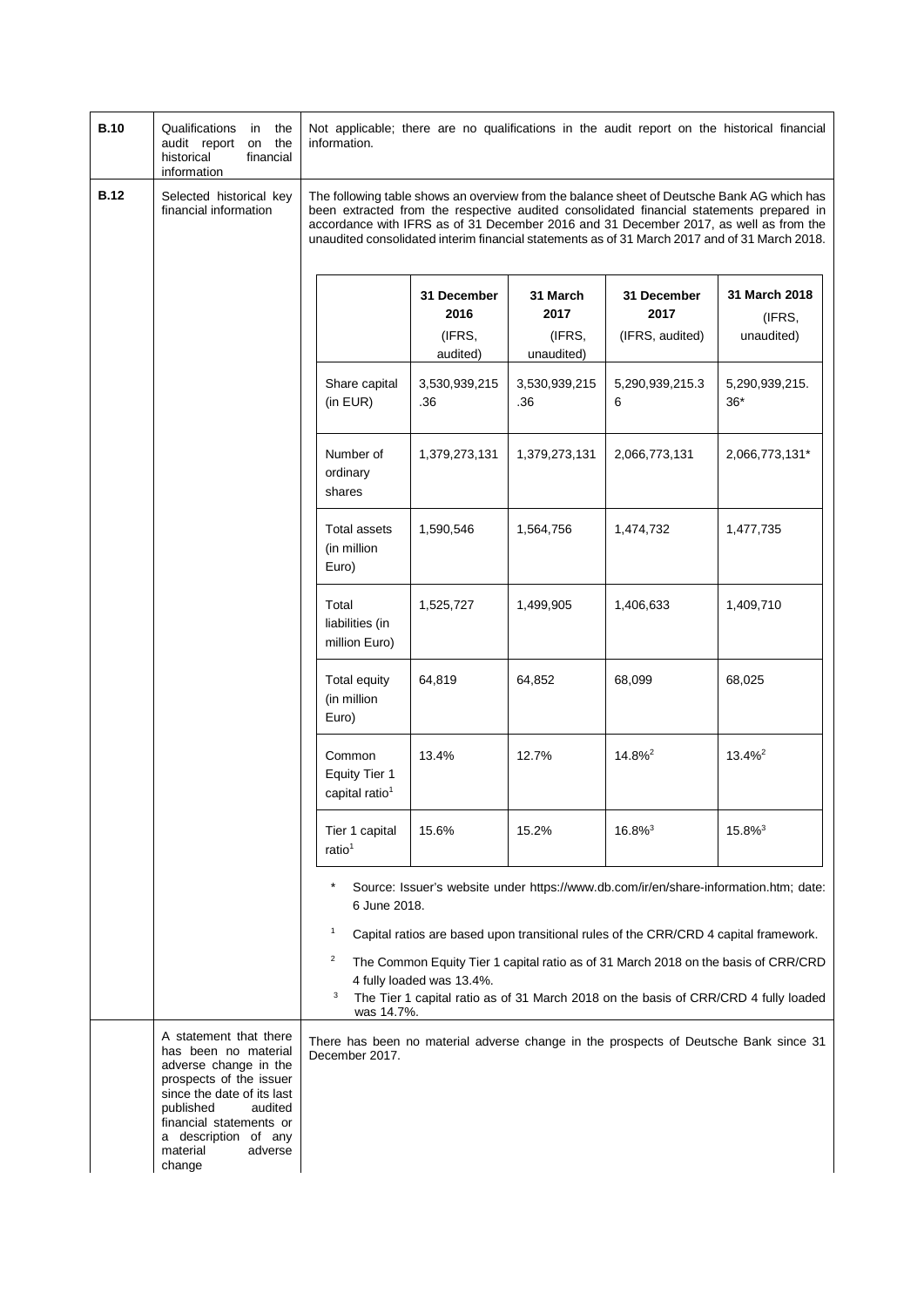|             | of<br>A<br>description<br>significant changes in<br>the financial or trading<br>position of the Issuer<br>subsequent<br>to<br>the<br>period covered by the<br>historical<br>financial<br>information | Not applicable. There has been no significant change in the financial position or trading position<br>of Deutsche Bank since 31 March 2018.                                                                                                                                                                                                                                                                                                                                                                                                                                                                                                                                                                                                    |
|-------------|------------------------------------------------------------------------------------------------------------------------------------------------------------------------------------------------------|------------------------------------------------------------------------------------------------------------------------------------------------------------------------------------------------------------------------------------------------------------------------------------------------------------------------------------------------------------------------------------------------------------------------------------------------------------------------------------------------------------------------------------------------------------------------------------------------------------------------------------------------------------------------------------------------------------------------------------------------|
| <b>B.13</b> | Recent events                                                                                                                                                                                        | Not applicable. There are no recent events particular to the Issuer which are to a material extent<br>relevant to the evaluation of the Issuer's solvency.                                                                                                                                                                                                                                                                                                                                                                                                                                                                                                                                                                                     |
| <b>B.14</b> | Dependence upon<br>other entities within the<br>group                                                                                                                                                | Not applicable; the Issuer is not dependent upon other entities of Deutsche Bank Group.                                                                                                                                                                                                                                                                                                                                                                                                                                                                                                                                                                                                                                                        |
| <b>B.15</b> | Issuer's<br>principal<br>activities                                                                                                                                                                  | The objects of Deutsche Bank, as laid down in its Articles of Association, include the transaction<br>of all kinds of banking business, the provision of financial and other services and the promotion<br>of international economic relations. The Bank may realise these objectives itself or through<br>subsidiaries and affiliated companies. To the extent permitted by law, the Bank is entitled to<br>transact all business and to take all steps which appear likely to promote the objectives of the<br>Bank, in particular: to acquire and dispose of real estate, to establish branches at home and<br>abroad, to acquire, administer and dispose of participations in other enterprises, and to<br>conclude enterprise agreements. |
|             |                                                                                                                                                                                                      | Deutsche Bank Group's business activities are organized into the following three corporate<br>divisions:                                                                                                                                                                                                                                                                                                                                                                                                                                                                                                                                                                                                                                       |
|             |                                                                                                                                                                                                      | Corporate & Investment Bank (CIB);<br>$\bullet$                                                                                                                                                                                                                                                                                                                                                                                                                                                                                                                                                                                                                                                                                                |
|             |                                                                                                                                                                                                      | Deutsche Asset Management (Deutsche AM); and<br>$\bullet$                                                                                                                                                                                                                                                                                                                                                                                                                                                                                                                                                                                                                                                                                      |
|             |                                                                                                                                                                                                      | Private & Commercial Bank (PCB).<br>$\bullet$                                                                                                                                                                                                                                                                                                                                                                                                                                                                                                                                                                                                                                                                                                  |
|             |                                                                                                                                                                                                      | The three corporate divisions are supported by infrastructure functions. In addition, Deutsche<br>Bank Group has a regional management function that covers regional responsibilities<br>worldwide.                                                                                                                                                                                                                                                                                                                                                                                                                                                                                                                                            |
|             |                                                                                                                                                                                                      | The Bank has operations or dealings with existing or potential customers in most countries in<br>the world. These operations and dealings include:<br>• subsidiaries and branches in many countries;<br>• representative offices in other countries; and                                                                                                                                                                                                                                                                                                                                                                                                                                                                                       |
|             |                                                                                                                                                                                                      | • one or more representatives assigned to serve customers in a large number of additional<br>countries.                                                                                                                                                                                                                                                                                                                                                                                                                                                                                                                                                                                                                                        |
| <b>B.16</b> | Controlling persons                                                                                                                                                                                  | Not applicable. Based on notifications of major shareholdings pursuant to the German<br>Securities Trading Act (Wertpapierhandelsgesetz - WpHG), there are only five shareholders<br>holding more than 3 but less than 10 per cent. of the Issuer's shares. To the Issuer's knowledge<br>there is no other shareholder holding more than 3 per cent. of the shares. The Issuer is thus<br>not directly or indirectly majority-owned or controlled.                                                                                                                                                                                                                                                                                             |

| Element | <b>Section C - Securities</b>                   |                                                                                           |  |  |  |
|---------|-------------------------------------------------|-------------------------------------------------------------------------------------------|--|--|--|
| C.1     | Type and the class of the securities,           | <b>Class of Securities</b>                                                                |  |  |  |
|         | including any security identification<br>number | The Securities will be represented by a global security (the " <b>Global Security</b> "). |  |  |  |
|         |                                                 | No definitive Securities will be issued.                                                  |  |  |  |
|         |                                                 | The Securities will be issued in bearer form.                                             |  |  |  |
|         |                                                 | <b>Type of Securities</b>                                                                 |  |  |  |
|         |                                                 | The Securities are Notes.                                                                 |  |  |  |
|         |                                                 | Security identification number(s) of Securities                                           |  |  |  |
|         |                                                 | ISIN.<br>XS1714662969                                                                     |  |  |  |
|         |                                                 | <b>WKN</b><br><b>DS0VVN</b>                                                               |  |  |  |
|         |                                                 | Common Code: 171466296                                                                    |  |  |  |
| C.2     | Currency                                        | Euro ("EUR")                                                                              |  |  |  |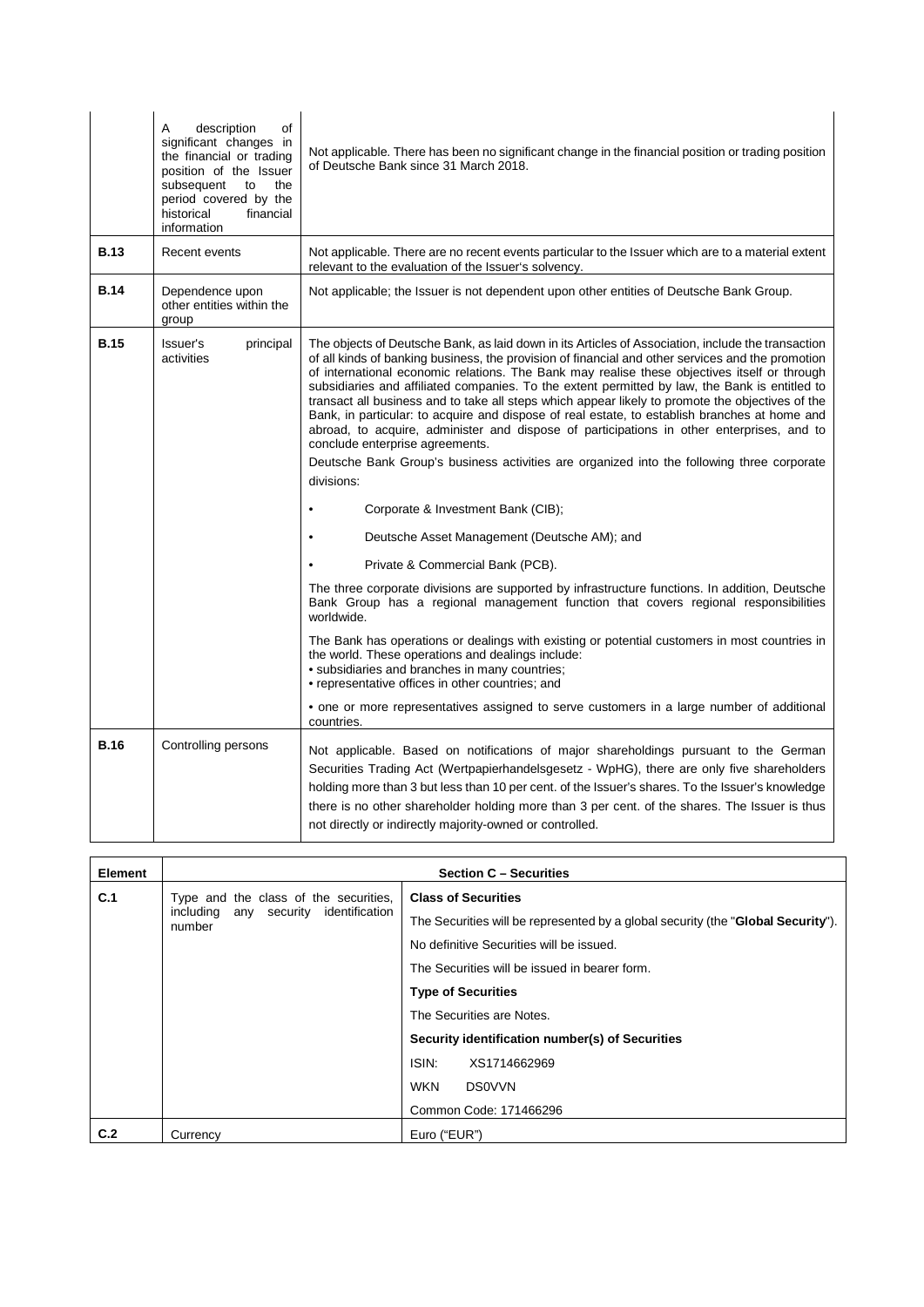| C.5                                                  | Restrictions on the free transferability of<br>the securities                                                                                                                            | Each Security is transferable in accordance with applicable law and any rules<br>and procedures for the time being of any Clearing Agent through whose books<br>such Security is transferred.                                                                                                                                                                                                                                                                                                                                                                                                                                                                                                                                                                                                                                                                                                                                                                                                                                                                                                                                                                                                                                                                                                                                                                                                                                                                                                                                                                                                                                                                                                                                                                                                                                                                                                                         |                                                                                                                                                                                                                                             |
|------------------------------------------------------|------------------------------------------------------------------------------------------------------------------------------------------------------------------------------------------|-----------------------------------------------------------------------------------------------------------------------------------------------------------------------------------------------------------------------------------------------------------------------------------------------------------------------------------------------------------------------------------------------------------------------------------------------------------------------------------------------------------------------------------------------------------------------------------------------------------------------------------------------------------------------------------------------------------------------------------------------------------------------------------------------------------------------------------------------------------------------------------------------------------------------------------------------------------------------------------------------------------------------------------------------------------------------------------------------------------------------------------------------------------------------------------------------------------------------------------------------------------------------------------------------------------------------------------------------------------------------------------------------------------------------------------------------------------------------------------------------------------------------------------------------------------------------------------------------------------------------------------------------------------------------------------------------------------------------------------------------------------------------------------------------------------------------------------------------------------------------------------------------------------------------|---------------------------------------------------------------------------------------------------------------------------------------------------------------------------------------------------------------------------------------------|
| C.8                                                  | Rights attached to the securities,                                                                                                                                                       | Governing law of the Securities                                                                                                                                                                                                                                                                                                                                                                                                                                                                                                                                                                                                                                                                                                                                                                                                                                                                                                                                                                                                                                                                                                                                                                                                                                                                                                                                                                                                                                                                                                                                                                                                                                                                                                                                                                                                                                                                                       |                                                                                                                                                                                                                                             |
| including ranking and limitations to those<br>rights |                                                                                                                                                                                          | The Securities will be governed by, and construed in accordance with, English<br>law. The constituting of the Securities may be governed by the laws of the<br>jurisdiction of the Clearing Agent.                                                                                                                                                                                                                                                                                                                                                                                                                                                                                                                                                                                                                                                                                                                                                                                                                                                                                                                                                                                                                                                                                                                                                                                                                                                                                                                                                                                                                                                                                                                                                                                                                                                                                                                    |                                                                                                                                                                                                                                             |
|                                                      |                                                                                                                                                                                          | <b>Rights attached to the Securities</b><br>The Securities provide holders of the Securities, on redemption or upon<br>exercise, with a claim for payment of a cash amount.                                                                                                                                                                                                                                                                                                                                                                                                                                                                                                                                                                                                                                                                                                                                                                                                                                                                                                                                                                                                                                                                                                                                                                                                                                                                                                                                                                                                                                                                                                                                                                                                                                                                                                                                           |                                                                                                                                                                                                                                             |
|                                                      |                                                                                                                                                                                          |                                                                                                                                                                                                                                                                                                                                                                                                                                                                                                                                                                                                                                                                                                                                                                                                                                                                                                                                                                                                                                                                                                                                                                                                                                                                                                                                                                                                                                                                                                                                                                                                                                                                                                                                                                                                                                                                                                                       |                                                                                                                                                                                                                                             |
|                                                      |                                                                                                                                                                                          | Limitations to the rights                                                                                                                                                                                                                                                                                                                                                                                                                                                                                                                                                                                                                                                                                                                                                                                                                                                                                                                                                                                                                                                                                                                                                                                                                                                                                                                                                                                                                                                                                                                                                                                                                                                                                                                                                                                                                                                                                             |                                                                                                                                                                                                                                             |
|                                                      |                                                                                                                                                                                          |                                                                                                                                                                                                                                                                                                                                                                                                                                                                                                                                                                                                                                                                                                                                                                                                                                                                                                                                                                                                                                                                                                                                                                                                                                                                                                                                                                                                                                                                                                                                                                                                                                                                                                                                                                                                                                                                                                                       | Under the conditions set out in the Terms and Conditions, the Issuer is entitled<br>to terminate and cancel the Securities and to amend the Terms and Conditions.                                                                           |
|                                                      |                                                                                                                                                                                          | <b>Status of the Securities</b>                                                                                                                                                                                                                                                                                                                                                                                                                                                                                                                                                                                                                                                                                                                                                                                                                                                                                                                                                                                                                                                                                                                                                                                                                                                                                                                                                                                                                                                                                                                                                                                                                                                                                                                                                                                                                                                                                       |                                                                                                                                                                                                                                             |
|                                                      |                                                                                                                                                                                          | obligations preferred by law.                                                                                                                                                                                                                                                                                                                                                                                                                                                                                                                                                                                                                                                                                                                                                                                                                                                                                                                                                                                                                                                                                                                                                                                                                                                                                                                                                                                                                                                                                                                                                                                                                                                                                                                                                                                                                                                                                         | The Securities will constitute direct, unsecured and unsubordinated obligations<br>of the Issuer ranking pari passu among themselves and pari passu with all<br>other unsecured and unsubordinated obligations of the Issuer except for any |
| C.11                                                 | Application for admission to trading, with<br>a view to their distribution in a regulated<br>market or other equivalent markets with<br>indication of the markets in questions           | Application will be made to list the Securities on the Official List of the<br>Luxembourg Stock Exchange and to quote them on the Regulated Market of<br>the Luxembourg Stock Exchange, which is a regulated market for the purposes<br>of Directive 2014/65/EU (as amended).                                                                                                                                                                                                                                                                                                                                                                                                                                                                                                                                                                                                                                                                                                                                                                                                                                                                                                                                                                                                                                                                                                                                                                                                                                                                                                                                                                                                                                                                                                                                                                                                                                         |                                                                                                                                                                                                                                             |
| C.15                                                 | A description of how the value of the<br>investment is affected by the value of the<br>underlying instrument(s), unless the<br>securities have a denomination of at<br>least EUR 100,000 | The Partial Capital Protection Note with Cap and Strike is capital protected at<br>maturity at a percentage of the Nominal Amount specified in the Final Terms<br>and linked to the performance of the Underlying. This partial capital protection<br>means that redemption of the Partial Capital Protection Note with Cap and<br>Strike at maturity is promised at the percentage of the Nominal Amount<br>specified in the Final Terms. The redemption, which will not take place until<br>maturity, is not guaranteed by a third party, but solely assured by the Issuer<br>and is therefore dependent on the Issuer's ability to meet its payment<br>obligations.<br>Investors receive a minimum of the Partial Capital Protection Amount and a<br>maximum of the Maximum Amount on the Settlement Date.<br>a) If the Final Reference Level is, as specified in the Final Terms, either (i)<br>above or (ii) equal to or above the Cap, investors receive the Maximum<br>Amount on the Settlement Date.<br>b) If the Final Reference Level is, as specified in the Final Terms, either (i)<br>above or (ii) equal to or above the Strike, but, as specified in the Final Terms,<br>either (i) below or (ii) equal to or below the Cap, investors participate in both<br>the positive and the negative performance of the Underlying at maturity,<br>based on the Initial Reference Level and taking into account the Participation<br>Factor, if specified in the Final Terms, with negative performance being taken<br>into account only down to the level of the Strike.<br>c) If the Final Reference Level is, as specified in the Final Terms, either (i)<br>below or (ii) equal to or below the Strike, investors receive the Partial Capital<br>Protection Amount on the Settlement Date.<br>In return for the partial capital protection, investors limit their possible return<br>to the Maximum Amount. |                                                                                                                                                                                                                                             |
|                                                      |                                                                                                                                                                                          |                                                                                                                                                                                                                                                                                                                                                                                                                                                                                                                                                                                                                                                                                                                                                                                                                                                                                                                                                                                                                                                                                                                                                                                                                                                                                                                                                                                                                                                                                                                                                                                                                                                                                                                                                                                                                                                                                                                       |                                                                                                                                                                                                                                             |
|                                                      |                                                                                                                                                                                          |                                                                                                                                                                                                                                                                                                                                                                                                                                                                                                                                                                                                                                                                                                                                                                                                                                                                                                                                                                                                                                                                                                                                                                                                                                                                                                                                                                                                                                                                                                                                                                                                                                                                                                                                                                                                                                                                                                                       |                                                                                                                                                                                                                                             |
|                                                      |                                                                                                                                                                                          |                                                                                                                                                                                                                                                                                                                                                                                                                                                                                                                                                                                                                                                                                                                                                                                                                                                                                                                                                                                                                                                                                                                                                                                                                                                                                                                                                                                                                                                                                                                                                                                                                                                                                                                                                                                                                                                                                                                       |                                                                                                                                                                                                                                             |
|                                                      |                                                                                                                                                                                          |                                                                                                                                                                                                                                                                                                                                                                                                                                                                                                                                                                                                                                                                                                                                                                                                                                                                                                                                                                                                                                                                                                                                                                                                                                                                                                                                                                                                                                                                                                                                                                                                                                                                                                                                                                                                                                                                                                                       |                                                                                                                                                                                                                                             |
|                                                      |                                                                                                                                                                                          |                                                                                                                                                                                                                                                                                                                                                                                                                                                                                                                                                                                                                                                                                                                                                                                                                                                                                                                                                                                                                                                                                                                                                                                                                                                                                                                                                                                                                                                                                                                                                                                                                                                                                                                                                                                                                                                                                                                       |                                                                                                                                                                                                                                             |
|                                                      |                                                                                                                                                                                          | Cap                                                                                                                                                                                                                                                                                                                                                                                                                                                                                                                                                                                                                                                                                                                                                                                                                                                                                                                                                                                                                                                                                                                                                                                                                                                                                                                                                                                                                                                                                                                                                                                                                                                                                                                                                                                                                                                                                                                   | 130 per cent. of the Initial Reference<br>Level                                                                                                                                                                                             |
|                                                      |                                                                                                                                                                                          | Initial Reference Level                                                                                                                                                                                                                                                                                                                                                                                                                                                                                                                                                                                                                                                                                                                                                                                                                                                                                                                                                                                                                                                                                                                                                                                                                                                                                                                                                                                                                                                                                                                                                                                                                                                                                                                                                                                                                                                                                               | The Reference Level on the Initial<br><b>Valuation Date</b>                                                                                                                                                                                 |
|                                                      |                                                                                                                                                                                          | Final Reference Level                                                                                                                                                                                                                                                                                                                                                                                                                                                                                                                                                                                                                                                                                                                                                                                                                                                                                                                                                                                                                                                                                                                                                                                                                                                                                                                                                                                                                                                                                                                                                                                                                                                                                                                                                                                                                                                                                                 | The Reference Level on the<br><b>Valuation Date</b>                                                                                                                                                                                         |
|                                                      |                                                                                                                                                                                          | Nominal Amount                                                                                                                                                                                                                                                                                                                                                                                                                                                                                                                                                                                                                                                                                                                                                                                                                                                                                                                                                                                                                                                                                                                                                                                                                                                                                                                                                                                                                                                                                                                                                                                                                                                                                                                                                                                                                                                                                                        | EUR 1,000                                                                                                                                                                                                                                   |
|                                                      |                                                                                                                                                                                          | Maximum Amount                                                                                                                                                                                                                                                                                                                                                                                                                                                                                                                                                                                                                                                                                                                                                                                                                                                                                                                                                                                                                                                                                                                                                                                                                                                                                                                                                                                                                                                                                                                                                                                                                                                                                                                                                                                                                                                                                                        | EUR 1,300 per Security                                                                                                                                                                                                                      |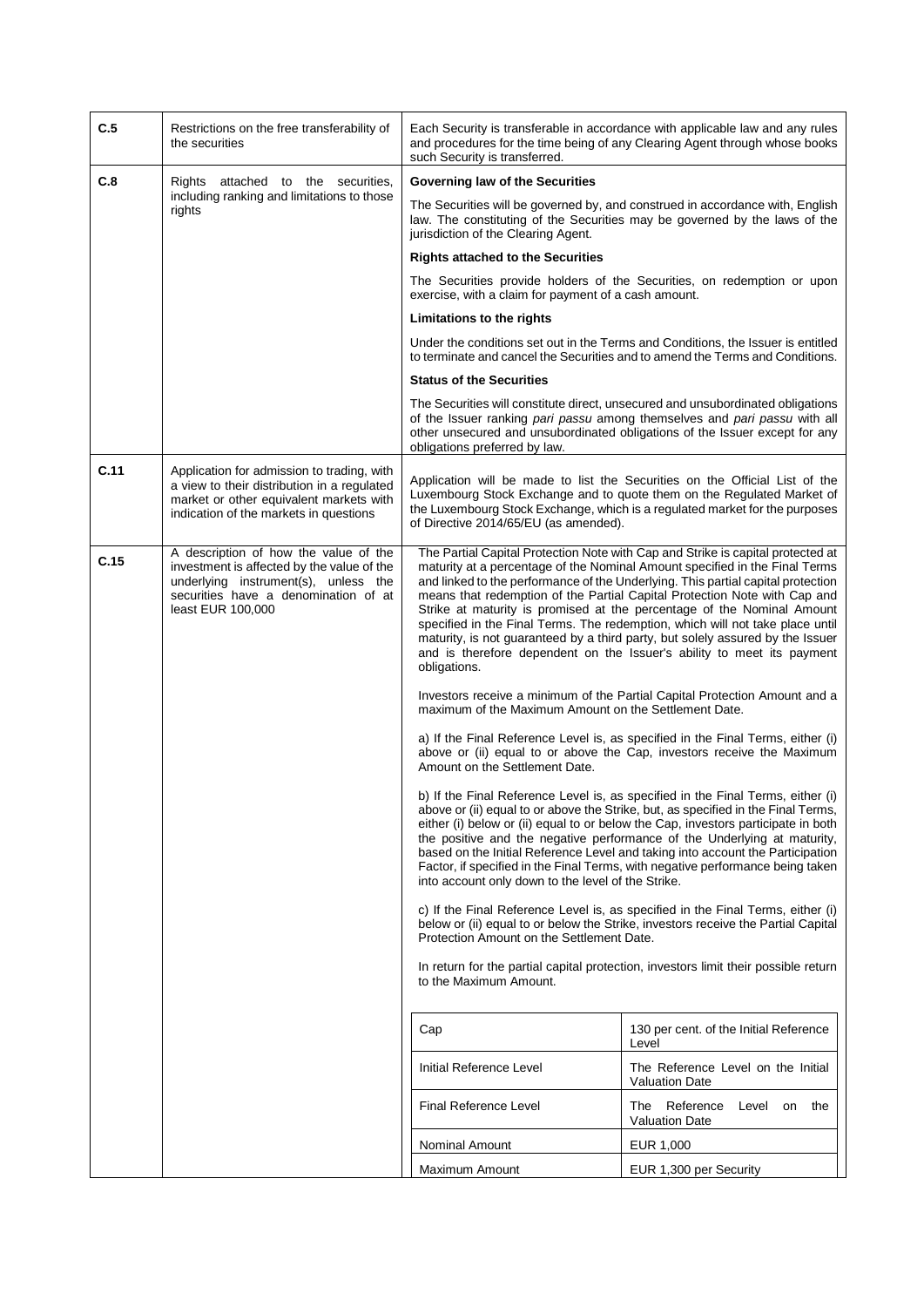|      |                                                                                                                | <b>Partial Capital Protection Amount</b>                                                                                               | 95 per cent of the Nominal Amount                                                                                                                                                                                                       |
|------|----------------------------------------------------------------------------------------------------------------|----------------------------------------------------------------------------------------------------------------------------------------|-----------------------------------------------------------------------------------------------------------------------------------------------------------------------------------------------------------------------------------------|
|      |                                                                                                                | Reference Level                                                                                                                        | Official<br>closing<br>level of<br>the<br>Underlying                                                                                                                                                                                    |
|      |                                                                                                                | <b>Strike</b>                                                                                                                          | 95 per cent. of the Initial Reference<br>Level                                                                                                                                                                                          |
|      |                                                                                                                | <b>Valuation Date</b>                                                                                                                  | 28 September 2023                                                                                                                                                                                                                       |
| C.16 | The expiration or maturity date of the<br>derivative securities - the exercise date<br>or final reference date | probably 03 October 2023.                                                                                                              | Settlement Date: The third Business Day following the Valuation Date,                                                                                                                                                                   |
| C.17 | Settlement procedure of the derivative<br>securities                                                           | Any cash amounts payable by the Issuer shall be transferred to the relevant<br>Clearing Agent for distribution to the Securityholders. |                                                                                                                                                                                                                                         |
|      |                                                                                                                | the order of, the relevant Clearing in respect of the amount so paid.                                                                  | The Issuer will be discharged of its payment obligations by payment to, or to                                                                                                                                                           |
| C.18 | A description of how the return on<br>derivative securities takes place                                        | Payment of the Cash Amount to the respective Securityholders on the<br>Settlement Date.                                                |                                                                                                                                                                                                                                         |
| C.19 | The exercise price or the final reference<br>price of the underlying                                           | Final Reference Level: The Reference Level on the Valuation Date                                                                       |                                                                                                                                                                                                                                         |
| C.20 | Type of the underlying and where the<br>information on the underlying can be<br>found                          | Type: Index                                                                                                                            |                                                                                                                                                                                                                                         |
|      |                                                                                                                | Name: IBEX 35 Index                                                                                                                    |                                                                                                                                                                                                                                         |
|      |                                                                                                                | Sponsor or issuer: Bolsa de Madrid                                                                                                     |                                                                                                                                                                                                                                         |
|      |                                                                                                                | Bloomberg page: IBEX <index></index>                                                                                                   |                                                                                                                                                                                                                                         |
|      |                                                                                                                | <b>Reuters RIC: .IBEX</b>                                                                                                              |                                                                                                                                                                                                                                         |
|      |                                                                                                                | ISIN: ES0SI0000005                                                                                                                     |                                                                                                                                                                                                                                         |
|      |                                                                                                                | composing the Underlying                                                                                                               | Information on the historical and ongoing performance of the Underlying and<br>its volatility can be obtained on the public website on www.bolsamadrid.es and<br>on the Bloomberg or Reuters page as provided for each security or item |

| Element | Section D - Risks                                                                  |                                                                                                                                                                                                                                                                                                                                                                                                                                                                                                                                                                                                                                                                                                                                                                                                                                                                                                                                                                                                                                      |  |
|---------|------------------------------------------------------------------------------------|--------------------------------------------------------------------------------------------------------------------------------------------------------------------------------------------------------------------------------------------------------------------------------------------------------------------------------------------------------------------------------------------------------------------------------------------------------------------------------------------------------------------------------------------------------------------------------------------------------------------------------------------------------------------------------------------------------------------------------------------------------------------------------------------------------------------------------------------------------------------------------------------------------------------------------------------------------------------------------------------------------------------------------------|--|
| D.2     | Key information on the key risks that are<br>specific and individual to the issuer | Investors will be exposed to the risk of the Issuer becoming insolvent as result<br>of being overindebted or unable to pay debts, i.e. to the risk of a temporary or<br>permanent inability to meet interest and/or principal payments on time. The<br>Issuer's credit ratings reflect the assessment of these risks.<br>Factors that may have a negative impact on Deutsche Bank's profitability are                                                                                                                                                                                                                                                                                                                                                                                                                                                                                                                                                                                                                                |  |
|         |                                                                                    | described in the following:                                                                                                                                                                                                                                                                                                                                                                                                                                                                                                                                                                                                                                                                                                                                                                                                                                                                                                                                                                                                          |  |
|         |                                                                                    | While the global economy was strong in 2017 as monetary policy<br>remained generally accommodative, political risks, especially in<br>Europe, did not materialize and election outcomes were broadly<br>market-friendly, significant macroeconomic risks remain that could<br>negatively affect the results of operations and financial condition in<br>some of its businesses as well as Deutsche Bank's strategic plans.<br>These include the possibility of an early recession in the United<br>States, inflation risks, global imbalances, Brexit, the rise of<br>Euroscepticism, and geopolitical risks, as well as the continuing low<br>interest rate environment and competition in the financial services<br>industry, which have compressed margins in many of Deutsche<br>Bank's businesses. If these conditions persist or worsen, Deutsche<br>Bank's business, results of operations or strategic plans could<br>continue to be adversely affected.<br>Deutsche Bank's results of operation and financial condition, in |  |
|         |                                                                                    | particular those of Deutsche Bank's Corporate & Investment Bank<br>corporate division, continue to be negatively impacted by the<br>challenging market environment, uncertain macro-economic and                                                                                                                                                                                                                                                                                                                                                                                                                                                                                                                                                                                                                                                                                                                                                                                                                                     |  |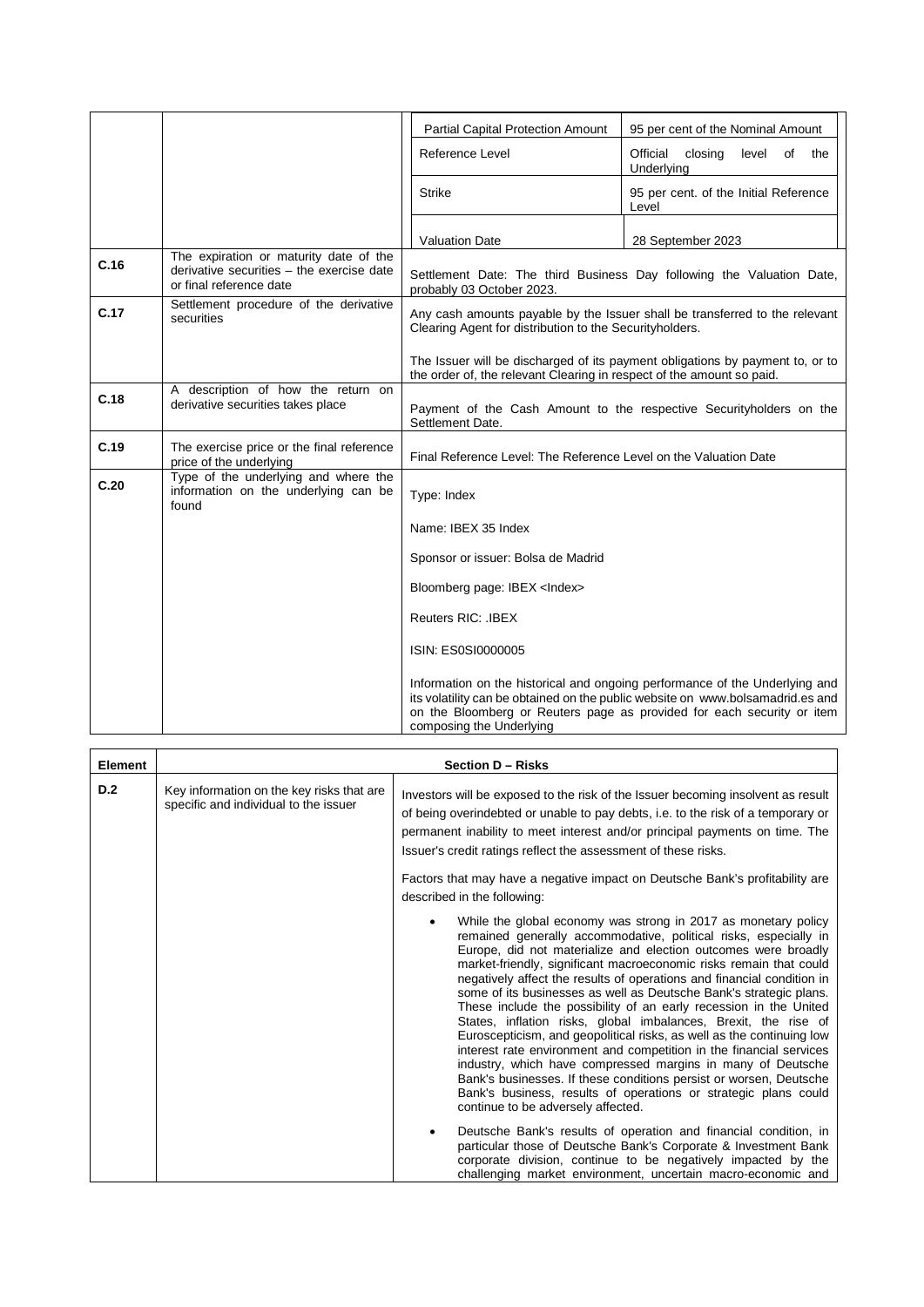|  | geopolitical conditions, lower levels of client activity, increased<br>competition and regulation, and the immediate impacts resulting<br>from Deutsche Bank's strategic decisions as Deutsche Bank<br>continues to work on the implementation of its strategy. If Deutsche<br>Bank is unable to improve its profitability as it continues to face these<br>headwinds as well as persistently high litigation costs, Deutsche<br>Bank may be unable to meet many of its strategic aspirations, and<br>may have difficulty maintaining capital, liquidity and leverage at<br>levels expected by market participants and Deutsche Bank's<br>regulators.                                                                                                                                                                                                         |
|--|---------------------------------------------------------------------------------------------------------------------------------------------------------------------------------------------------------------------------------------------------------------------------------------------------------------------------------------------------------------------------------------------------------------------------------------------------------------------------------------------------------------------------------------------------------------------------------------------------------------------------------------------------------------------------------------------------------------------------------------------------------------------------------------------------------------------------------------------------------------|
|  | Continued elevated levels of political uncertainty could have<br>unpredictable consequences for the financial system and the greater<br>economy, and could contribute to an unwinding of aspects of<br>European integration, potentially leading to declines in business<br>levels, write-downs of assets and losses across Deutsche Bank's<br>businesses. Deutsche Bank's ability to protect itself against these<br>risks is limited.                                                                                                                                                                                                                                                                                                                                                                                                                       |
|  | Deutsche Bank may be required to take impairments on its<br>exposures to the sovereign debt of European or other countries if the<br>European sovereign debt crisis reignites. The credit default swaps<br>into which Deutsche Bank has entered to manage sovereign credit<br>risk may not be available to offset these losses.                                                                                                                                                                                                                                                                                                                                                                                                                                                                                                                               |
|  | Deutsche Bank's liquidity, business activities and profitability may be<br>adversely affected by an inability to access the debt capital markets<br>or to sell assets during periods of market-wide or firm-specific<br>liquidity constraints. Credit rating downgrades have contributed to an<br>increase in Deutsche Bank's funding costs, and any future<br>downgrade could materially adversely affect its funding costs, the<br>willingness of counterparties to continue to do business with it and<br>significant aspects of its business model.                                                                                                                                                                                                                                                                                                       |
|  | Regulatory reforms enacted and proposed in response to<br>weaknesses in the financial sector, together with increased<br>regulatory scrutiny more generally, have created significant<br>uncertainty for Deutsche Bank and may adversely affect its business<br>and ability to execute its strategic plans, and competent regulators<br>may prohibit Deutsche Bank from making dividend payments or<br>payments on its regulatory capital instruments or take other actions<br>if Deutsche Bank fails to comply with regulatory requirements.                                                                                                                                                                                                                                                                                                                 |
|  | European and German legislation regarding the recovery and<br>resolution of banks and investment firms could, if steps were taken<br>to ensure Deutsche Bank's resolvability or resolution measures were<br>imposed on Deutsche Bank, significantly affect Deutsche Bank's<br>business operations, and lead to losses for its shareholders and<br>creditors.                                                                                                                                                                                                                                                                                                                                                                                                                                                                                                  |
|  | Regulatory and legislative changes require Deutsche Bank to<br>maintain increased capital, in some cases (including in the United<br>States) applying liquidity, risk management, capital adequacy and<br>resolution planning rules to its local operations on a standalone<br>basis. These requirements may significantly affect Deutsche Bank's<br>business model, financial condition and results of operations as well<br>as the competitive environment generally. Any perceptions in the<br>market that Deutsche Bank may be unable to meet its capital or<br>liquidity requirements with an adequate buffer, or that Deutsche<br>Bank should maintain capital or liquidity in excess of these<br>requirements or another failure to meet these requirements could<br>intensify the effect of these factors on Deutsche Bank's business and<br>results. |
|  | Deutsche Bank's regulatory capital and liquidity ratios and its funds<br>available for distributions on its shares or regulatory capital<br>instruments will be affected by Deutsche Bank's business decisions<br>and, in making such decisions, Deutsche Bank's interests and those<br>of the holders of such instruments may not be aligned, and Deutsche<br>Bank may take decisions in accordance with applicable law and the<br>terms of the relevant instruments that result in no or lower payments<br>being made on Deutsche Bank's shares or regulatory capital<br>instruments.                                                                                                                                                                                                                                                                       |
|  | Legislation in the United States and in Germany regarding the<br>prohibition of proprietary trading or its separation from the deposit-<br>taking business has required Deutsche Bank to modify its business<br>activities to comply with applicable restrictions. This could adversely                                                                                                                                                                                                                                                                                                                                                                                                                                                                                                                                                                       |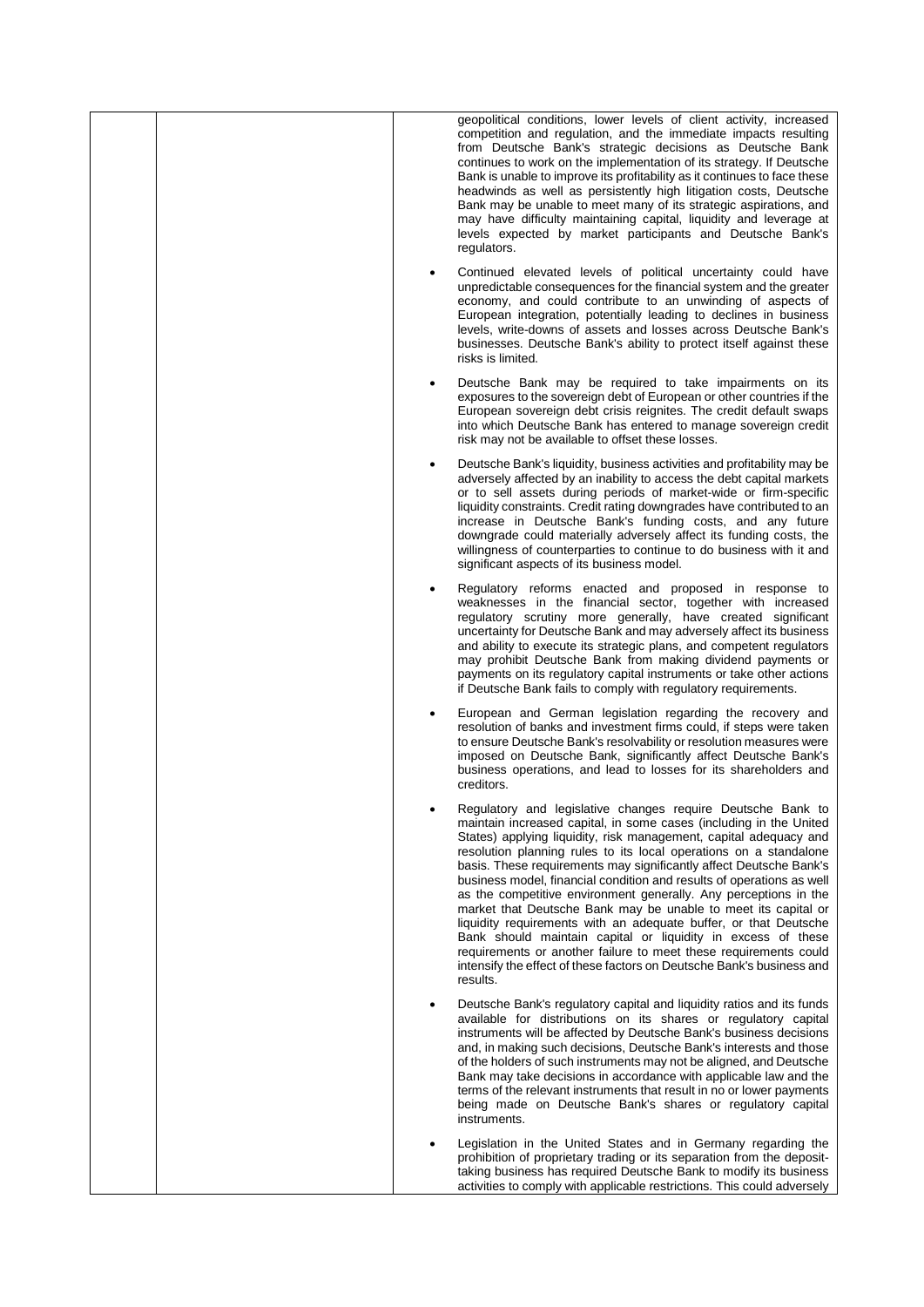| affect Deutsche Bank's business, financial condition and results of<br>operations.                                                                                                                                                                                                                                                                                                                                                                                                                                                                                                                                                                                                                                                                                                |
|-----------------------------------------------------------------------------------------------------------------------------------------------------------------------------------------------------------------------------------------------------------------------------------------------------------------------------------------------------------------------------------------------------------------------------------------------------------------------------------------------------------------------------------------------------------------------------------------------------------------------------------------------------------------------------------------------------------------------------------------------------------------------------------|
| Other regulatory reforms adopted or proposed in the wake of the<br>financial crisis – for example, extensive new regulations governing<br>Deutsche Bank's derivatives activities, compensation, bank levies,<br>deposit protection or a possible financial transaction tax $-$ may<br>materially increase Deutsche Bank's operating costs and negatively<br>impact its business model.                                                                                                                                                                                                                                                                                                                                                                                            |
| Adverse market conditions, asset price deteriorations, volatility and<br>cautious investor sentiment have affected and may in the future<br>materially and adversely affect Deutsche Bank's revenues and<br>profits, particularly in its investment banking, brokerage and other<br>commission- and fee-based businesses. As a result, Deutsche Bank<br>has in the past incurred and may in the future incur significant losses<br>from its trading and investment activities.                                                                                                                                                                                                                                                                                                    |
| Deutsche Bank announced the next phase of its strategy in April<br>٠<br>2015, gave further details on it in October 2015 and announced<br>updates in March 2017 and April 2018. If Deutsche Bank is unable<br>to implement its strategic plans successfully, it may be unable to<br>achieve its financial objectives, or Deutsche Bank may incur losses<br>or low profitability or erosions of its capital base, and Deutsche<br>Bank's financial condition, results of operations and share price may<br>be materially and adversely affected.                                                                                                                                                                                                                                   |
| As part of its strategic initiatives announced in March 2017,<br>Deutsche Bank reconfigured its Global Markets, Corporate Finance<br>and Transaction Banking businesses into a single Corporate &<br>Investment Bank division to position itself for growth through<br>increased cross-selling opportunities for its higher return corporate<br>clients. Clients may choose not to expand their businesses or<br>portfolios with Deutsche Bank, thereby negatively influencing its<br>ability to capitalize on these opportunities.                                                                                                                                                                                                                                               |
| As part of its March 2017 updates to its strategy, Deutsche Bank<br>announced its intention to retain and combine Deutsche Postbank<br>AG (together with its subsidiaries, Postbank) with its existing retail<br>and commercial operations, after earlier having announced its<br>intention to dispose of Postbank. Deutsche Bank may face difficulties<br>integrating Postbank into the Group following the completion of<br>operational separability from the Group. Consequently, the cost<br>savings and other benefits Deutsche Bank expects to realize may<br>only come at a higher cost than anticipated, or may not be realized<br>at all.                                                                                                                                |
| As part of its March 2017 updates to its strategy, Deutsche Bank<br>announced its intention to create an operationally segregated Asset<br>Management division through a partial initial public offering (IPO).<br>Such IPO was consummated in March 2018. Deutsche Bank may<br>not be able to capitalize on the expected benefits that it believes an<br>operationally segregated Deutsche AM can offer.                                                                                                                                                                                                                                                                                                                                                                         |
| Deutsche Bank may have difficulties selling companies, businesses<br>or assets at favorable prices or at all and may experience material<br>losses from these assets and other investments irrespective of<br>market developments.                                                                                                                                                                                                                                                                                                                                                                                                                                                                                                                                                |
| A robust and effective internal control environment and adequate<br>infrastructure (comprising people, policies and procedures, controls<br>testing and IT systems) are necessary to ensure that Deutsche Bank<br>conducts its business in compliance with the laws, regulations and<br>associated supervisory expectations applicable to it. Deutsche Bank<br>has identified the need to strengthen its internal control environment<br>and infrastructure and has embarked on initiatives to accomplish<br>this. If these initiatives are not successful or are delayed, Deutsche<br>Bank's reputation, regulatory position and financial condition may be<br>materially adversely affected, and Deutsche Bank's ability to achieve<br>its strategic ambitions may be impaired. |
| Deutsche Bank operates in a highly and increasingly regulated and<br>litigious environment, potentially exposing Deutsche Bank to liability<br>and other costs, the amounts of which may be substantial and<br>difficult to estimate, as well as to legal and regulatory sanctions and<br>reputational harm.                                                                                                                                                                                                                                                                                                                                                                                                                                                                      |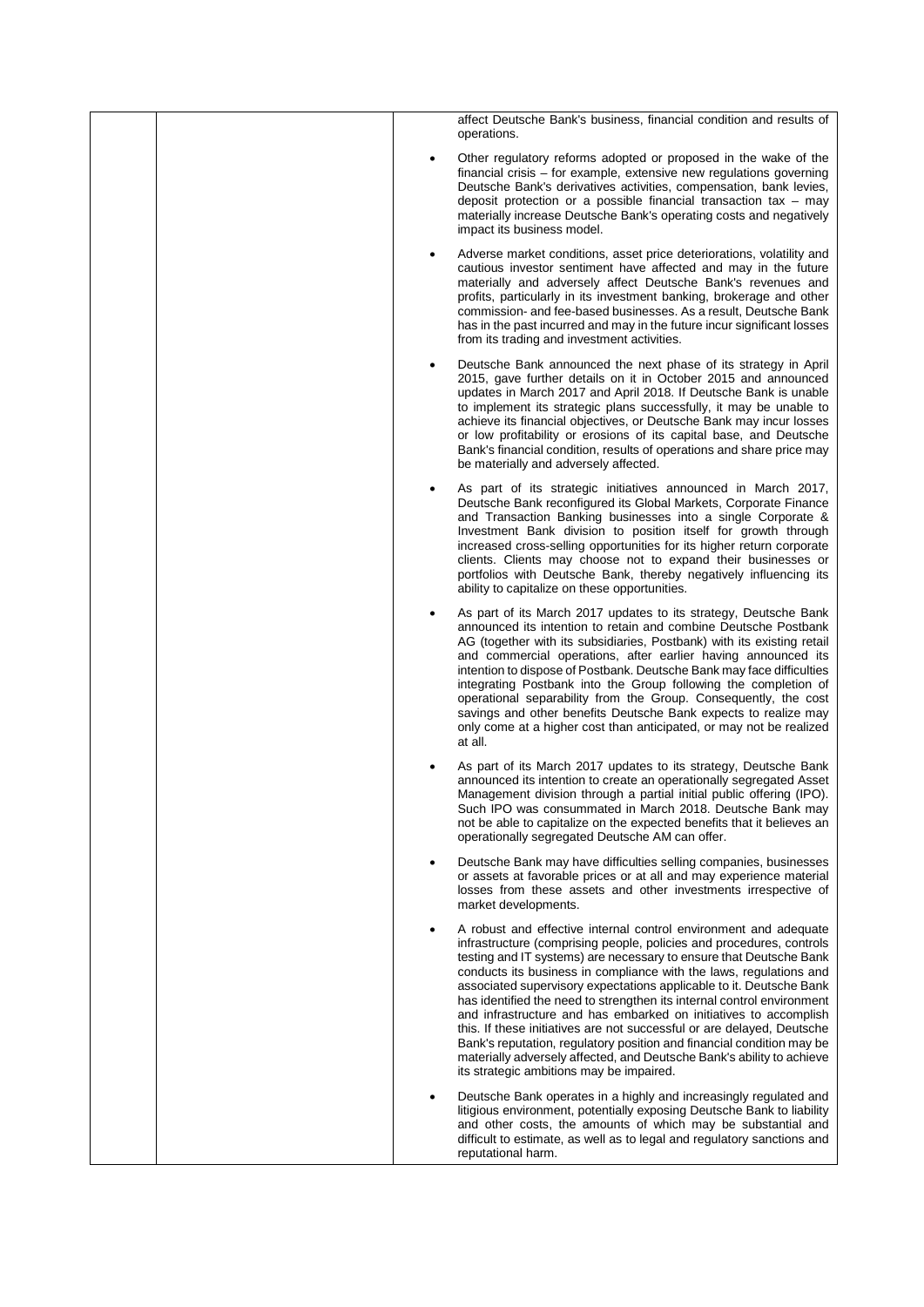|     |                                                                                                                           | Deutsche Bank is currently subject to a number of investigations by<br>regulatory and law enforcement agencies globally as well as civil<br>actions relating to potential misconduct. The eventual outcomes of<br>these matters are unpredictable, and may materially and adversely<br>affect Deutsche Bank's results of operations, financial condition and<br>reputation.                                                                                                                                                                                                                                                    |
|-----|---------------------------------------------------------------------------------------------------------------------------|--------------------------------------------------------------------------------------------------------------------------------------------------------------------------------------------------------------------------------------------------------------------------------------------------------------------------------------------------------------------------------------------------------------------------------------------------------------------------------------------------------------------------------------------------------------------------------------------------------------------------------|
|     |                                                                                                                           | In addition to its traditional banking businesses of deposit-taking and<br>lending, Deutsche Bank also engages in nontraditional credit<br>businesses in which credit is extended in transactions that include,<br>for example, its holding of securities of third parties or its engaging<br>in complex derivative transactions. These nontraditional credit<br>businesses materially increase Deutsche Bank's exposure to credit<br>risk.                                                                                                                                                                                    |
|     |                                                                                                                           | A substantial proportion of the assets and liabilities on Deutsche<br>Bank's balance sheet comprise financial instruments that it carries<br>at fair value, with changes in fair value recognized in its income<br>statement. As a result of such changes, Deutsche Bank has incurred<br>losses in the past, and may incur further losses in the future.                                                                                                                                                                                                                                                                       |
|     |                                                                                                                           | Deutsche Bank's risk management policies, procedures and<br>methods leave it exposed to unidentified or unanticipated risks,<br>which could lead to material losses.                                                                                                                                                                                                                                                                                                                                                                                                                                                           |
|     |                                                                                                                           | Operational risks, which may arise from errors in the performance of<br>Deutsche Bank's processes, the conduct of Deutsche Bank's<br>employees, instability, malfunction or outage of Deutsche Bank's IT<br>system and infrastructure, or loss of business continuity, or<br>comparable issues with respect to Deutsche Bank's vendors, may<br>disrupt Deutsche Bank's businesses and lead to material losses.                                                                                                                                                                                                                 |
|     |                                                                                                                           | Deutsche Bank utilizes a variety of vendors in support of its business<br>and operations. Services provided by vendors pose risks to<br>Deutsche Bank comparable to those Deutsche Bank bears when it<br>performs the services itself, and Deutsche Bank remains ultimately<br>responsible for the services its vendors provide. Furthermore, if a<br>vendor does not conduct business in accordance with applicable<br>standards or Deutsche Bank's expectations, Deutsche Bank could<br>be exposed to material losses or regulatory action or litigation or fail<br>to achieve the benefits it sought from the relationship. |
|     |                                                                                                                           | Deutsche Bank's operational systems are subject to an increasing<br>risk of cyber-attacks and other internet crime, which could result in<br>material losses of client or customer information, damage Deutsche<br>Bank's reputation and lead to regulatory penalties and financial<br>losses.                                                                                                                                                                                                                                                                                                                                 |
|     |                                                                                                                           | The size of Deutsche Bank's clearing operations exposes Deutsche<br>Bank to a heightened risk of material losses should these operations<br>fail to function properly.                                                                                                                                                                                                                                                                                                                                                                                                                                                         |
|     |                                                                                                                           | Deutsche Bank may have difficulty in identifying and executing<br>acquisitions, and both making acquisitions and avoiding them could<br>materially harm Deutsche Bank's results of operations and its share<br>price.                                                                                                                                                                                                                                                                                                                                                                                                          |
|     |                                                                                                                           | Intense competition, in Deutsche Bank's home market of Germany<br>as well as in international markets, could materially adversely impact<br>Deutsche Bank's revenues and profitability.                                                                                                                                                                                                                                                                                                                                                                                                                                        |
|     |                                                                                                                           | Transactions with counterparties in countries designated by the U.S.<br>State Department as state sponsors of terrorism or persons targeted<br>by U.S. economic sanctions may lead potential customers and<br>investors to avoid doing business with Deutsche Bank or investing<br>in Deutsche Bank's securities, harm Deutsche Bank's reputation or<br>result in regulatory or enforcement action which could materially and<br>adversely affect Deutsche Bank's business.                                                                                                                                                    |
| D.6 | Key information on the risks that are<br>specific and individual to the securities<br>and risk warning to the effect that | Securities are linked to the Underlying                                                                                                                                                                                                                                                                                                                                                                                                                                                                                                                                                                                        |
|     | investors may lose the value of their<br>entire investment or part of it                                                  | Amounts payable periodically or on exercise or redemption of the Securities,<br>as the case may be, are linked to the Underlying which may comprise one or<br>more Reference Item(s). The purchase of, or investment in, Securities linked<br>to the Underlying involves substantial risks.                                                                                                                                                                                                                                                                                                                                    |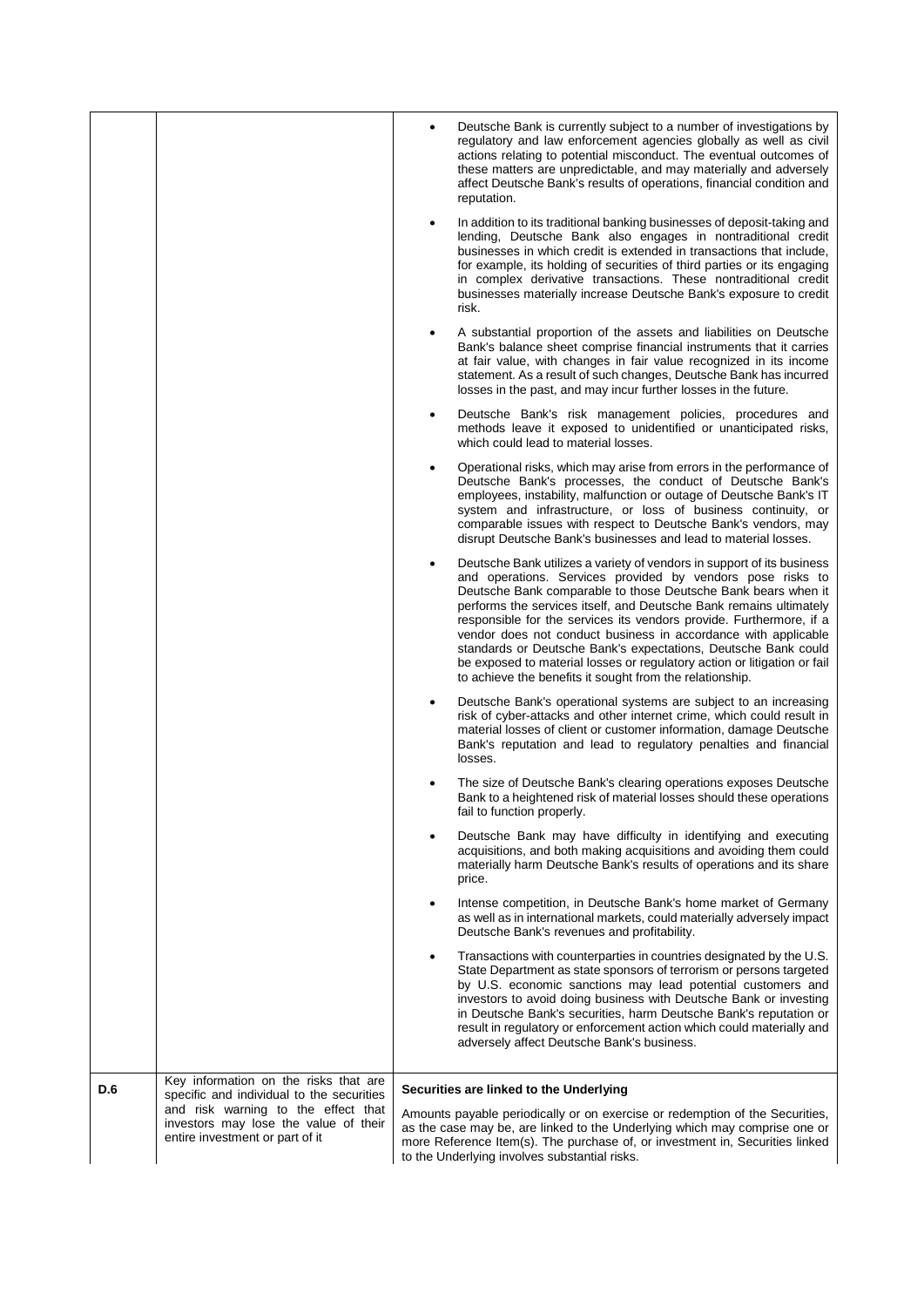|  | The Securities are not conventional securities and carry various unique<br>investment risks which prospective investors should understand clearly before<br>investing in the Securities. Each prospective investor in the Securities should<br>be familiar with securities having characteristics similar to the Securities and<br>should fully review all documentation for and understand the Terms and<br>Conditions of the Securities and the nature and extent of its exposure to risk of<br>loss.                                                                                                                                                                                                                                                                                                                                           |
|--|---------------------------------------------------------------------------------------------------------------------------------------------------------------------------------------------------------------------------------------------------------------------------------------------------------------------------------------------------------------------------------------------------------------------------------------------------------------------------------------------------------------------------------------------------------------------------------------------------------------------------------------------------------------------------------------------------------------------------------------------------------------------------------------------------------------------------------------------------|
|  | Potential investors should ensure that they understand the relevant formula in<br>accordance with which the amounts payable are calculated, and if necessary<br>seek advice from their own adviser(s).                                                                                                                                                                                                                                                                                                                                                                                                                                                                                                                                                                                                                                            |
|  | Risks associated with the Underlying                                                                                                                                                                                                                                                                                                                                                                                                                                                                                                                                                                                                                                                                                                                                                                                                              |
|  | Because of the Underlying's influence on the entitlement from the Security, as<br>with a direct investment in the Underlying, investors are exposed to risks both<br>during the term and also at maturity, which are also generally associated with<br>an investment in the respective index in general.                                                                                                                                                                                                                                                                                                                                                                                                                                                                                                                                          |
|  | <b>Currency risks</b>                                                                                                                                                                                                                                                                                                                                                                                                                                                                                                                                                                                                                                                                                                                                                                                                                             |
|  | Investors face an exchange rate risk if the Settlement Currency is not the<br>currency of the investor's home jurisdiction.                                                                                                                                                                                                                                                                                                                                                                                                                                                                                                                                                                                                                                                                                                                       |
|  | <b>Early Termination</b>                                                                                                                                                                                                                                                                                                                                                                                                                                                                                                                                                                                                                                                                                                                                                                                                                          |
|  | The Terms and Conditions of the Securities include a provision pursuant to<br>which, either at the option of the Issuer or otherwise where certain conditions<br>are satisfied, the Issuer is entitled to redeem the Securities early. Upon such<br>early redemption, depending on the event which resulted in such early<br>redemption, the Issuer will pay either a specified minimum amount in respect<br>of a Security, plus, in certain circumstances, an additional amount, or, in limited<br>circumstances, only the market value of the Securities less the direct and<br>indirect costs to the Issuer of unwinding or adjusting any underlying related<br>hedging arrangements, which may be zero. As a result, the Securities may<br>have a lower market value than similar securities which do not contain any<br>such Issuer's right. |
|  | Regulation and reform of "benchmarks"                                                                                                                                                                                                                                                                                                                                                                                                                                                                                                                                                                                                                                                                                                                                                                                                             |
|  | Underlyings which are deemed "benchmarks" are the subject of recent<br>national, international and other regulatory guidance and proposals for reform.<br>Some of these reforms are already effective whilst others are still to be<br>implemented. These reforms may cause such benchmarks to perform<br>differently than in the past and may have other consequences which cannot be<br>predicted.                                                                                                                                                                                                                                                                                                                                                                                                                                              |
|  | Regulatory bail-in and other resolution measures                                                                                                                                                                                                                                                                                                                                                                                                                                                                                                                                                                                                                                                                                                                                                                                                  |
|  | If the competent authority determines that the Issuer is failing or likely to fail<br>and certain other conditions are met, the competent resolution authority has<br>the power to write down, including to write down to zero, claims for payment of<br>the principal and any other claims under the Securities respectively, interest or<br>any other amount in respect of the Securities, to convert the Securities into<br>ordinary shares or other instruments qualifying as common equity tier 1 capital<br>(the write-down and conversion powers commonly being referred to as the bail-<br>in tool), or to apply other resolution measures including (but not limited to) a<br>transfer of the Securities to another entity, a variation of the terms and<br>conditions of the Securities or a cancellation of the Securities.            |
|  |                                                                                                                                                                                                                                                                                                                                                                                                                                                                                                                                                                                                                                                                                                                                                                                                                                                   |

| <b>Element</b> | <b>Section E - Offer</b>                                          |                                                                                              |                                                                                                             |  |  |
|----------------|-------------------------------------------------------------------|----------------------------------------------------------------------------------------------|-------------------------------------------------------------------------------------------------------------|--|--|
| E.2b           | Reasons for the offer, use of proceeds,<br>estimated net proceeds | Not applicable, making profit and/or hedging certain risks are the reasons for the<br>offer. |                                                                                                             |  |  |
| E.3            | Terms and conditions of the offer                                 | Conditions to which the offer is The offer of the Securities is<br>subject:                  | conditional on their issue                                                                                  |  |  |
|                |                                                                   | Number of the Securities:                                                                    | up to 70,000 Securities at EUR<br>1,000 each with an aggregate<br>nominal amount of up to EUR<br>70,000,000 |  |  |
|                |                                                                   | The Subscription Period:                                                                     | Applications to subscribe for the<br>Securities may be made over the                                        |  |  |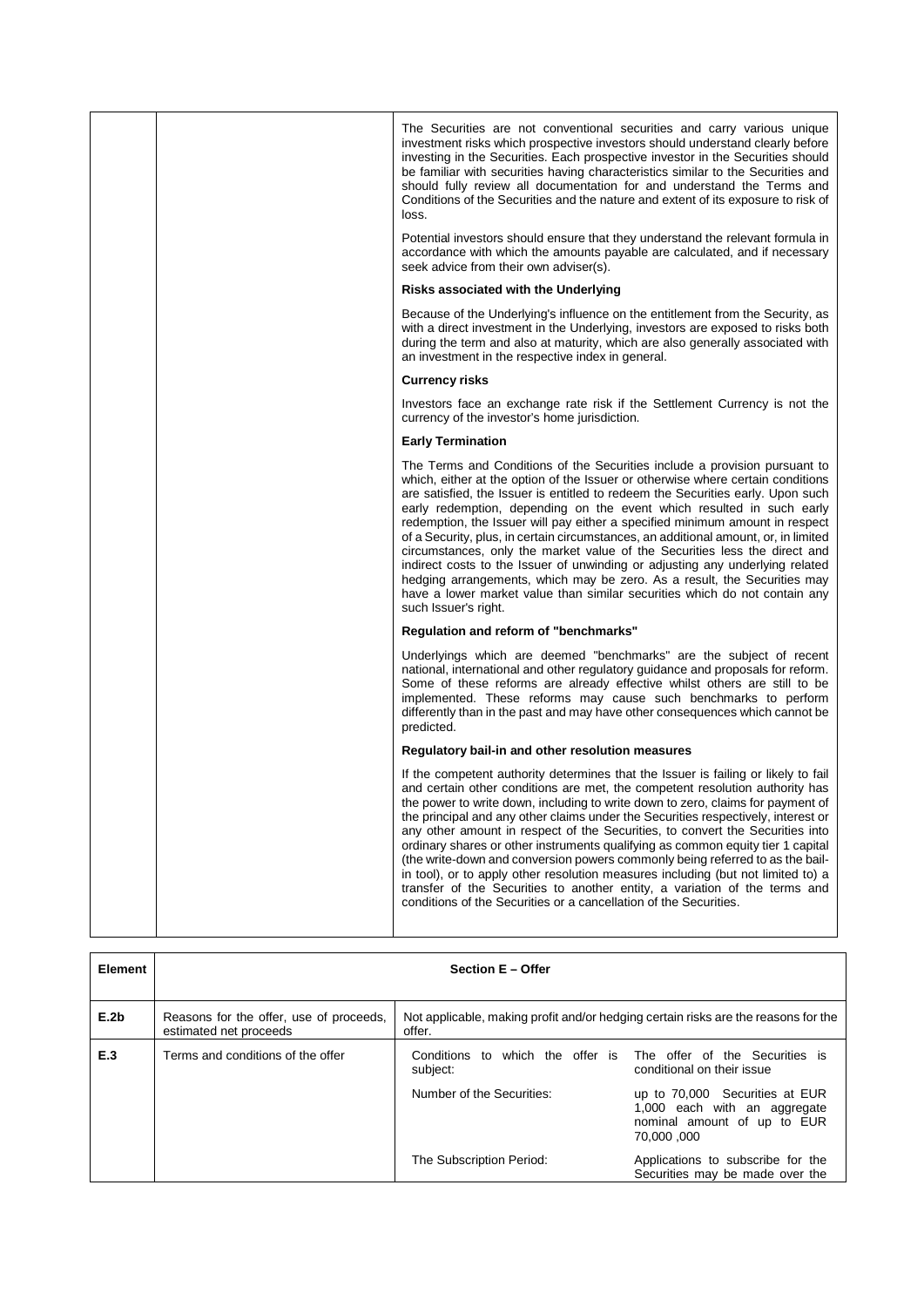|  |                                                                                                                                                             | distribution agent from 16 July<br>(inclusively)<br>2018<br>until<br>27<br>September 2018 (inclusively).                                                                                                                                                                                                                                                                                                                                                        |
|--|-------------------------------------------------------------------------------------------------------------------------------------------------------------|-----------------------------------------------------------------------------------------------------------------------------------------------------------------------------------------------------------------------------------------------------------------------------------------------------------------------------------------------------------------------------------------------------------------------------------------------------------------|
|  |                                                                                                                                                             | The Issuer reserves the right for<br>any reason to reduce the number of<br>Securities offered.                                                                                                                                                                                                                                                                                                                                                                  |
|  | Cancellation of the Issuance of the<br>Securities:                                                                                                          | The Issuer reserves the right for<br>any reason to cancel the issuance<br>of the Securities.                                                                                                                                                                                                                                                                                                                                                                    |
|  | Early Closing of the Subscription<br>Period of the Securities:                                                                                              | The Issuer reserves the right for<br>close<br>the<br>reason<br>to<br>any<br>Subscription Period early.                                                                                                                                                                                                                                                                                                                                                          |
|  | Investor minimum subscription<br>amount:                                                                                                                    | EUR 1,000 (one Security)                                                                                                                                                                                                                                                                                                                                                                                                                                        |
|  | Investor maximum subscription<br>amount:                                                                                                                    | Not applicable; there is no investor<br>maximum subscription amount.                                                                                                                                                                                                                                                                                                                                                                                            |
|  | Description of the application<br>process:                                                                                                                  | Applications to purchase Securities<br>will be made through local<br>branches of Deutsche Bank S.A.E.<br>of Paseo De La Castellana, 18.<br>28046 Madrid, Spain.                                                                                                                                                                                                                                                                                                 |
|  | Description of possibility to reduce<br>subscriptions and manner for<br>refunding excess amount paid by<br>applicants:                                      | Not applicable; there is no<br>possibility to reduce subscriptions<br>and therefore no manner for<br>refunding excess amount paid by<br>applicants.                                                                                                                                                                                                                                                                                                             |
|  | Details of the method and time limits<br>for paying up and delivering the<br>Securities:                                                                    | Investors will be notified by the<br>Issuer or the relevant financial<br>intermediary of their allocations of<br>Securities and the settlement<br>arrangements in respect thereof.<br>The Securities will be issued on the<br>Issue Date and the Securities will<br>be delivered on the Value Date<br>against payment to the Issuer of the<br>net subscription price.                                                                                           |
|  | Manner in and date on which results<br>of the offer are to be made public:                                                                                  | The results of the offer are<br>available free of charge from the<br>third business day after the Issue<br>Date in the branches of the relevant<br>Paying Agent. The results of the<br>offer will be filed with the Spanish<br>Securities<br>Market Commission<br>(Comisión Nacional del Mercado<br>de Valores) (the "CNMV") and will<br>be published on the website of the<br>Luxembourg<br>Stock<br>Exchange<br>(www.bourse.lu) and the CNMV<br>(www.cnmv.es) |
|  | Procedure for exercise of any right of<br>pre-emption,<br>negotiability<br>οf<br>subscription rights and treatment of<br>subscription rights not exercised: | Not applicable; a procedure for<br>exercise of any right of pre-<br>negotiability<br>emption,<br>οf<br>subscription rights and treatment of<br>subscription rights is not planned.                                                                                                                                                                                                                                                                              |
|  | Categories of potential investors to<br>which the Securities are offered and                                                                                | Non-qualified investors.                                                                                                                                                                                                                                                                                                                                                                                                                                        |
|  | whether tranche(s) have<br>been<br>reserved for certain countries:                                                                                          | The offer may be made in the<br>Kingdom of Spain to any person<br>which complies with all other<br>requirements for investment as set<br>out in the Base Prospectus or<br>otherwise determined by the Issuer<br>and/or the<br>relevant financial<br>intermediaries. In other EEA<br>countries, offers will only be made<br>pursuant to an exemption under the                                                                                                   |